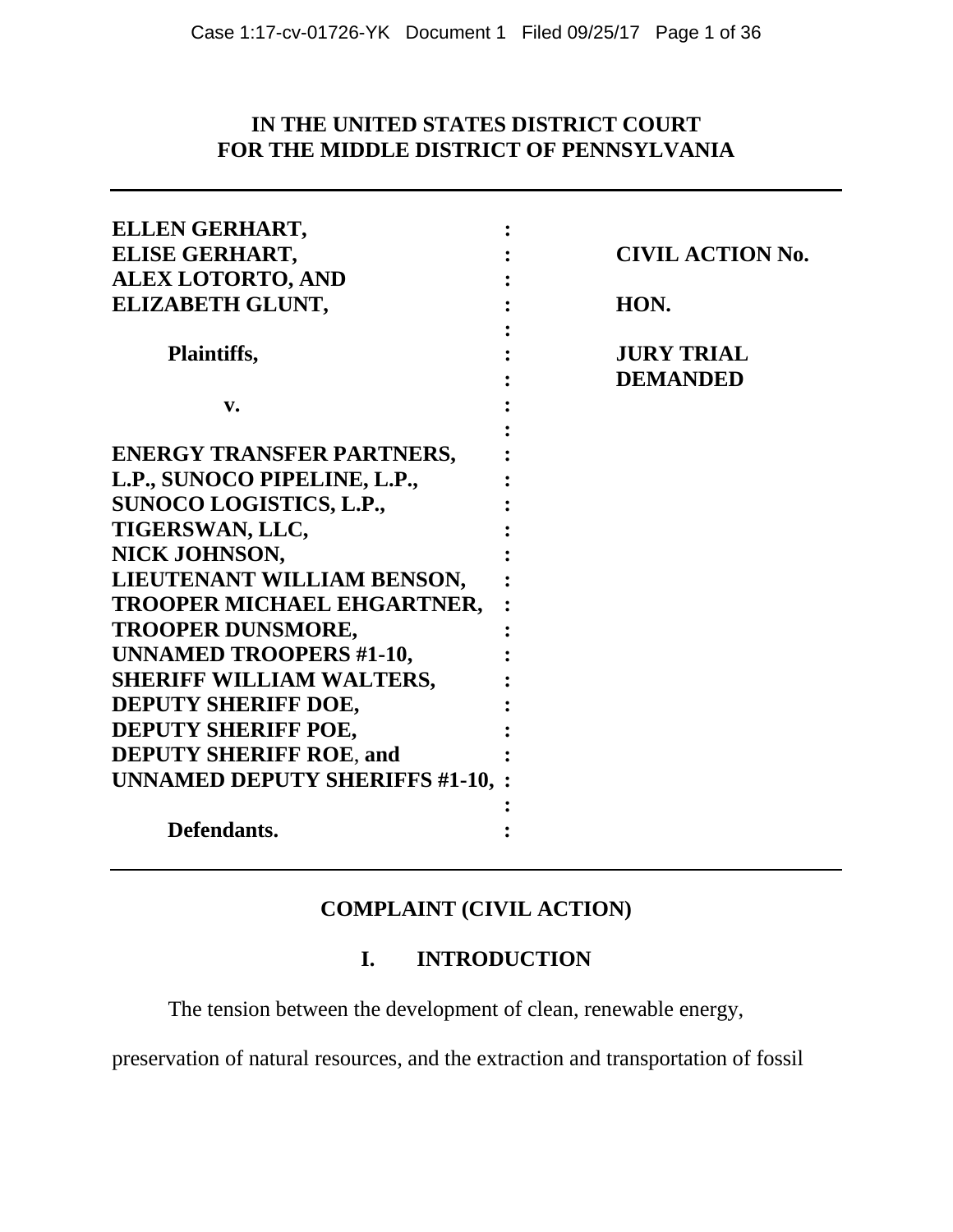#### Case 1:17-cv-01726-YK Document 1 Filed 09/25/17 Page 2 of 36

fuels is a contentious matter of public concern in Pennsylvania and the nation. In 2014, Pennsylvania produced more than 4,000,000,000,000 cubic feet of natural gas, more than every other state except Texas. A Task Force commissioned by Governor Wolf found in 2016 that the pace of natural gas production in the state far outpaces the capacity of infrastructure to transport and deliver it. On February 13, 2017, PADEP approved the permit applications for the "Mariner East 2" pipeline project.

As the Standing Rock, North Dakota demonstrations against the Dakota Access Pipeline during the summer of 2016 showed, energy companies such as Energy Transfer Partners increasingly rely on a *de facto* private-public partnership with government to strong-arm opposition to pipeline construction.

In the Spring of 2016, before the Mariner East 2 pipeline was even permitted, Energy Transfer Partners, then Sunoco Logistics, through its subsidiary Sunoco Pipeline, utilized a similar *de facto* public-private partnership with law enforcement officers in Huntingdon County to silence opposition to its Mariner East 2 pipeline.

Plaintiffs bring this action for compensatory damages and other relief pursuant to 42 U.S.C. § 1983. They allege that defendants' violation of their rights guaranteed by the First, Fourth, and Fourteenth Amendments – and conspiracy to do the same – caused them severe harm and injuries.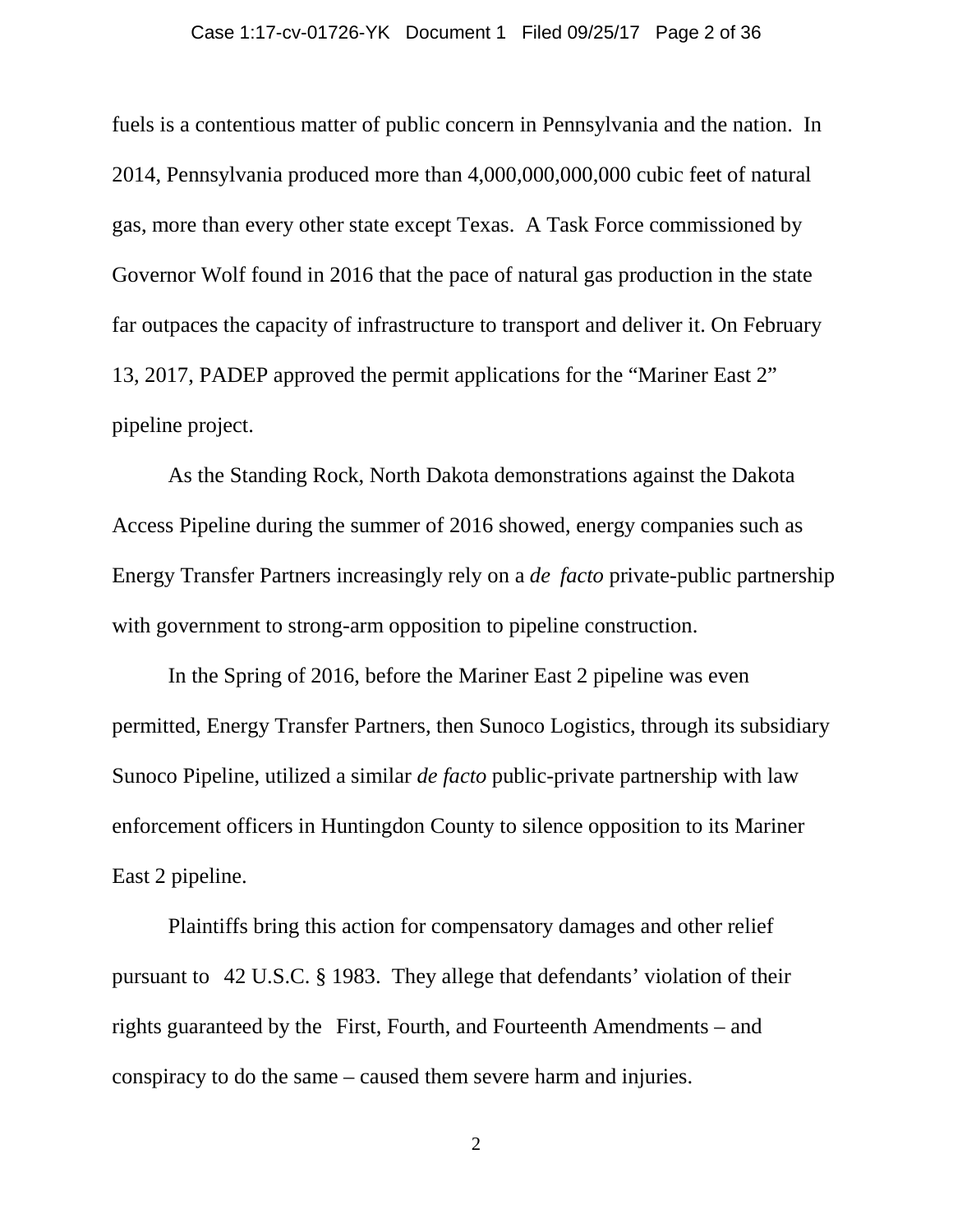#### **II. JURISDICTION AND VENUE**

- 1. This action is brought pursuant to 42 U.S.C. § 1983. Jurisdiction is founded upon 28 U.S.C. § 1331. This Court has jurisdiction to adjudicate plaintiff's state law claims under 28 U.S.C. § 1367(a).
- 2. Venue is properly laid in this judicial district, as all defendants are found therein, and all acts and events giving rise to the complaint occurred therein.

#### **III. PARTIES**

- 3. Ellen Gerhart and Elise Alcyone Gerhart reside at 15357 Trough Creek Valley Pike in Huntingdon, Pennsylvania, (hereinafter the "Gerhart property").
- 4. Alex Lotorto is a resident of Pennsylvania and at all relevant times hereto was on or near the Gerhart property, with permission of the Gerharts.
- 5. Elizabeth Glunt is a resident of Pennsylvania and at all relevant times hereto was on or near the Gerhart property, with permission of the Gerharts.
- 6. At all times relevant hereto, and until on or about April 28, 2017, Sunoco Logistics LP (hereinafter "Sunoco Logistics") owned and operated Sunoco Pipeline LP (hereinafter "Sunoco Pipeline"). Until April 28, 2017, each was headquartered in Pennsylvania and at all times relevant hereto conducting business on or near the Gerhart property within this judicial district.
	- A. Until on or about April 28, 2017, Sunoco Logistics, L.P. was a subsidiary of Energy Transfer Partners, L.P.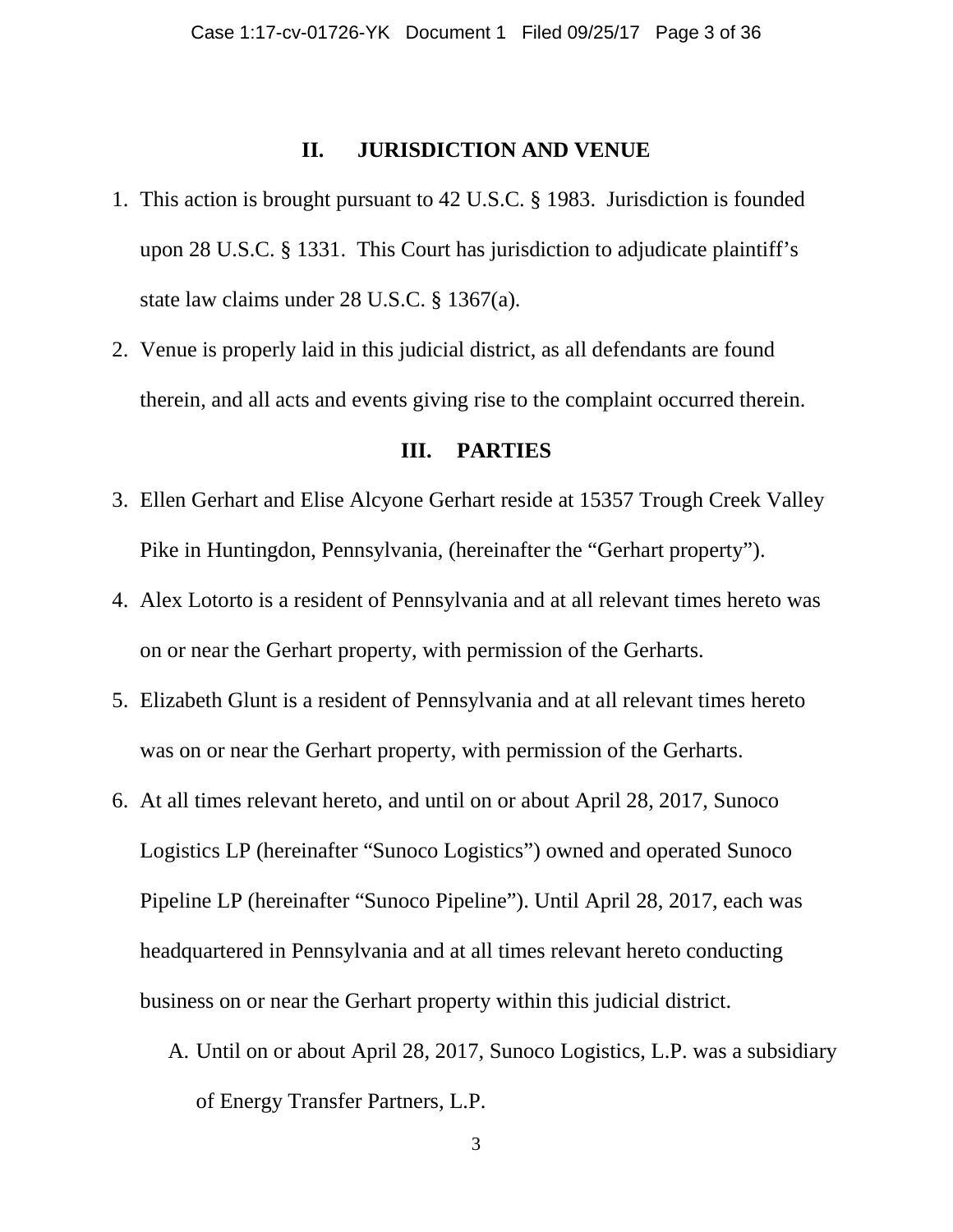- B. On or about April 28, 2017, Energy Transfer Partners and Sunoco Logistics announced the closure of a successful merger which was originally announced on November 21, 2016. In connection with the merger, Sunoco Logistics changed its name to Energy Transfer Partners, L.P. and its general partner became a consolidated subsidiary of Energy Transfer Equity, L.P. Energy Transfer Partners, L.P. continues to do business as Sunoco Logistics and Sunoco Pipeline. *See*, *e.g.*, https://marinerpipelinefacts.com/ (Identifying "Sunoco Pipeline" as an "Energy Transfer Company" and attributing the website's copyright to "Energy Transfer Partners").
- C. Prior to the merger, Energy Transfer Partners owned the general partner, 100% of the incentive distribution rights, and approximately 67.1 million common units in Sunoco Logistics Partners L.P.
- D. Energy Transfer Partners, L.P. still maintains a regional office in Pennsylvania and continues to conduct business on or near the Gerhart property.
- E. Because, as set forth above, Sunoco Logistics and Sunoco Pipeline were subsumed by Energy Transfer Partners, the three entities are referenced interchangeably herein. Each acted under color of state law in the course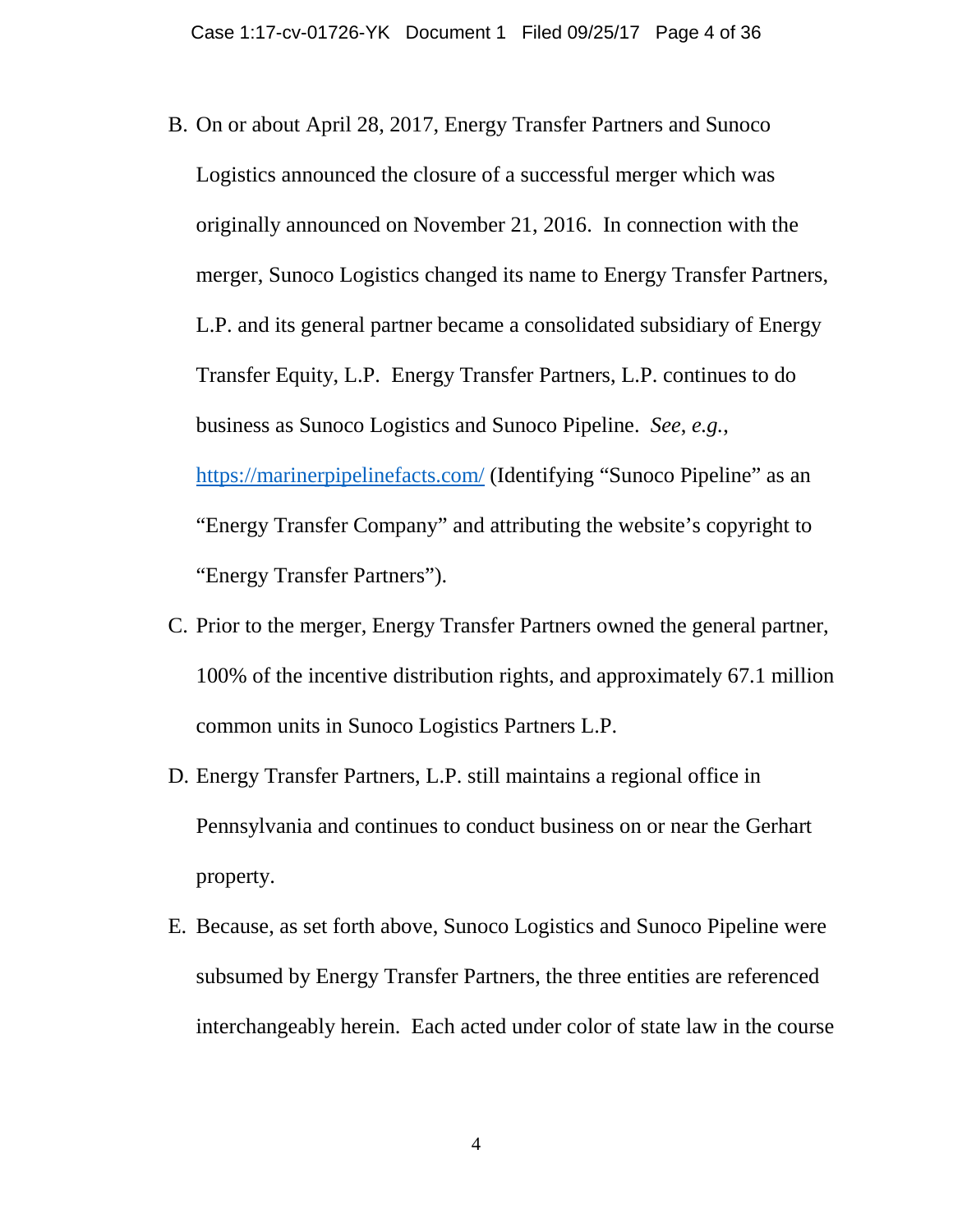of participating in concerted action with defendants named in Paragraphs 8 through 10 hereinbelow, to violate plaintiffs' civil rights.

- 7. Defendants Lieutenant William Benson, Trooper Michael Ehgartner, Trooper Dunsmore are officers of the Pennsylvania State Police. Each is a *person* as the term is used in 42 U.S.C. § 1983, and at all times material hereto, acted pursuant to, or under color of, state law.
- 8. Defendants Sheriff William Walters, Deputy Sheriff Doe, Deputy Sheriff Poe, Deputy Sheriff Roe are members of the Huntingdon County Sheriff's Department. Each is a *person* as the term is used in 42 U.S.C. § 1983, and at all times material hereto, acted pursuant to, or under color of, state law.
- 9. Unnamed State Police Troopers #1-10 and Unnamed Deputy Sheriffs #1-10 are as of this time unidentified but participated in the events herein as set forth more fully below. The former are officers of the Pennsylvania State Police and the latter are members of the Huntingdon County Sheriff's Department. Each is a *person* as the term is used in 42 U.S.C. § 1983, and at all times material hereto, acted pursuant to, or under color of, state law.
- 10.TigerSwan, LLC is a North Carolina entity whose members are citizens of North Carolina.
- 11.Nick Johnson is an individual residing in North Carolina, a social media consultant, and a member of Chasing Chains LLC, a social media company.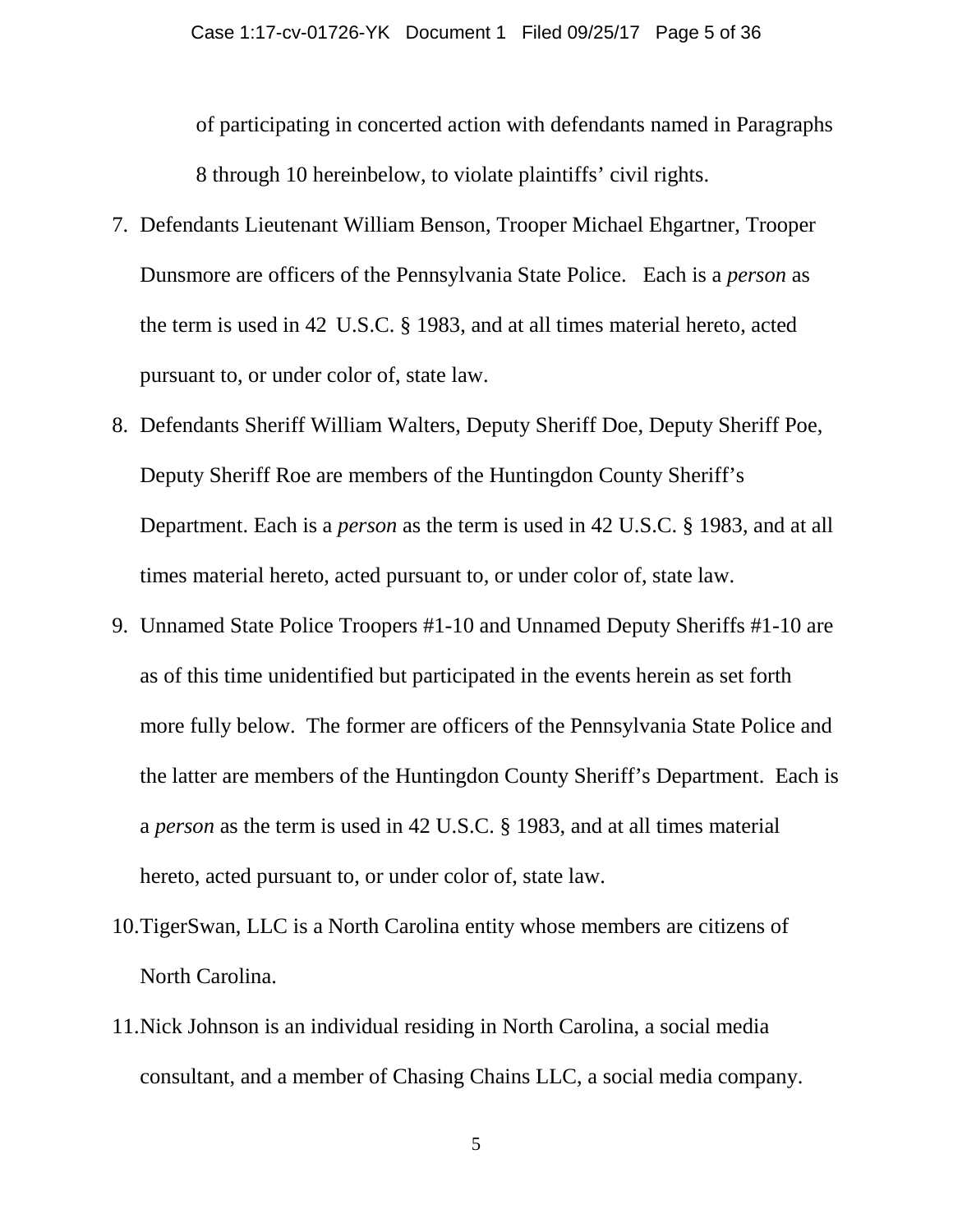#### **IV. FACTUAL ALLEGATIONS**

- 12.Ellen Gerhart, with her husband Stephen, owns the Gerhart property, a 27-acre property in Huntingdon County, Pennsylvania. The property is substantially wooded, with a small westward-flowing stream feeding a small pond on the southern edge of the property. The stream discharges to the Little Trough Creek, a tributary of the Juniata River. The stream bed and pond are surrounded by a wetlands area. The Gerharts constructed a home in the interior portion of the parcel, where they live. The Gerharts bought the 27-acre property in 1983 and have engaged in conservation on their land consistent with the state's Forest Stewardship Program.
- 13.On July 21, 2015, Sunoco Logistics, by and through Sunoco Pipeline, filed a "Declaration of Taking" in the Huntingdon County Court of Common Pleas with respect to a portion of the Gerhart Property to facilitate the construction of the Mariner East 2 pipeline, which resulted in the establishment of an easement over the Gerhart property.
- 14.There is a separate litigation ongoing in Pennsylvania's state courts regarding the legality of Sunoco's taking and easement.
- 15.On March 28, 2016, the Huntingdon County Court of Common Pleas issued an order ("the Order") in favor of "Sunoco Pipeline L.P" and against "Stephen and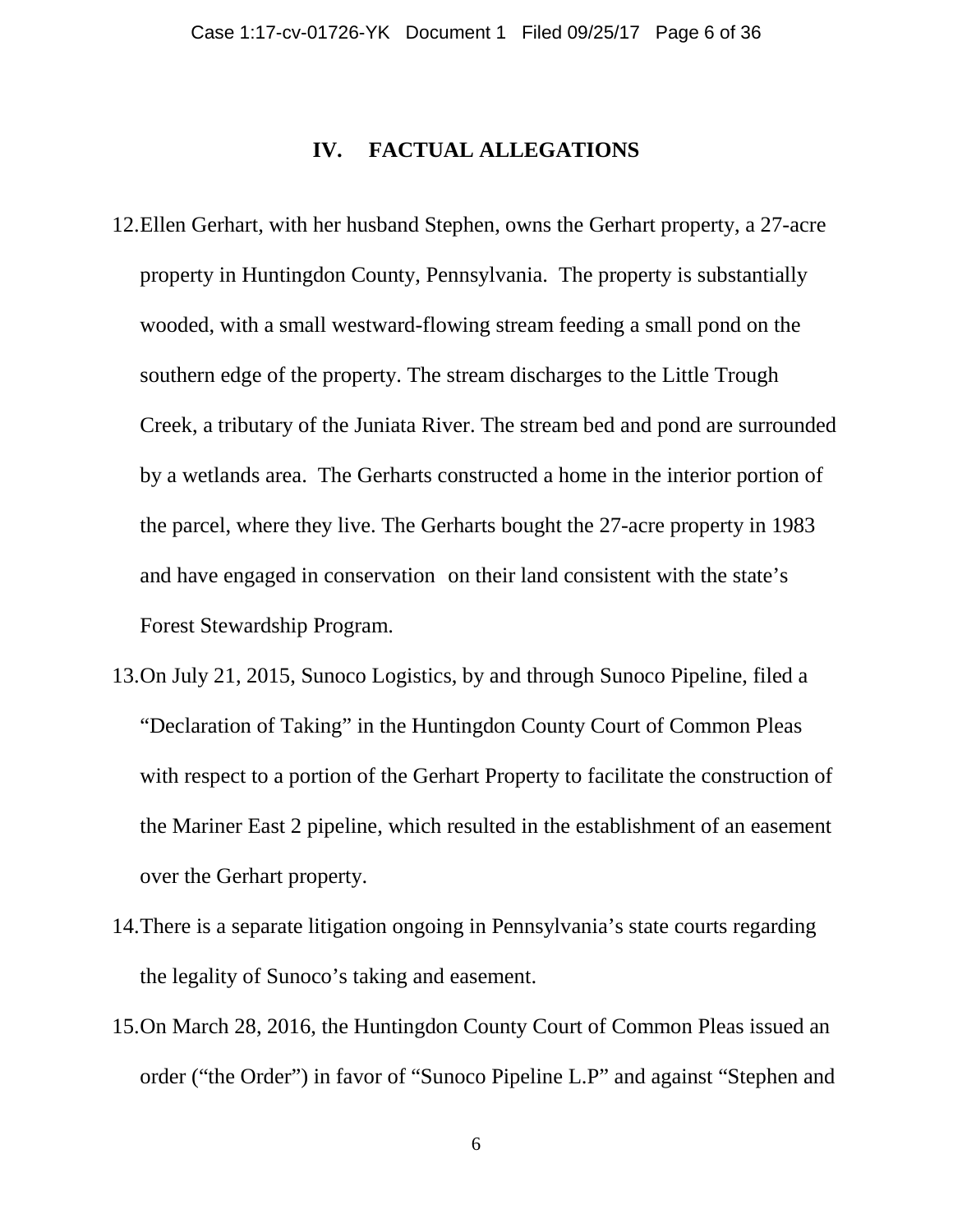Ellen Gerhart and any and all persons acting in concert with them as well as any and all persons on property owned by Stephen and Ellen Gerhart or in the vicinity thereof," restraining the latter "from barring, preventing or otherwise interfering in any way with Sunoco Pipeline's access to the easement on the Gerhart's property" or with "Sunoco Pipeline's removing of or clearing trees or shrubbery on said easement."

- 16.As of March 28, 2016, Sunoco Pipeline did not have a permit from the Commonwealth for the construction of the Mariner East 2 pipeline and would not have a permit until February 13, 2017.
- 17.Nor did Sunoco Pipeline, as of March 28, 2016, have a possessory interest in the easement on the Gerhart property, and would not have such an interest until April 2017 when the Court of Common Pleas of Huntingdon County issued it a writ of possession upon the application of Sunoco/Energy Transfer Partners. Thus, without a possessory interest in the easement pursuant to a writ of possession, there was likewise no legal right of exclusion.
- 18.The Court further directed that anyone violating the order be "charged with criminal contempt."
- 19.On or around March 28, 2016, Clean Air Council posted a public event to Facebook, titled "Stop Sunoco's Pipeline Law Breaking in PA!" to encourage people to oppose the pipeline construction and tree cutting that would take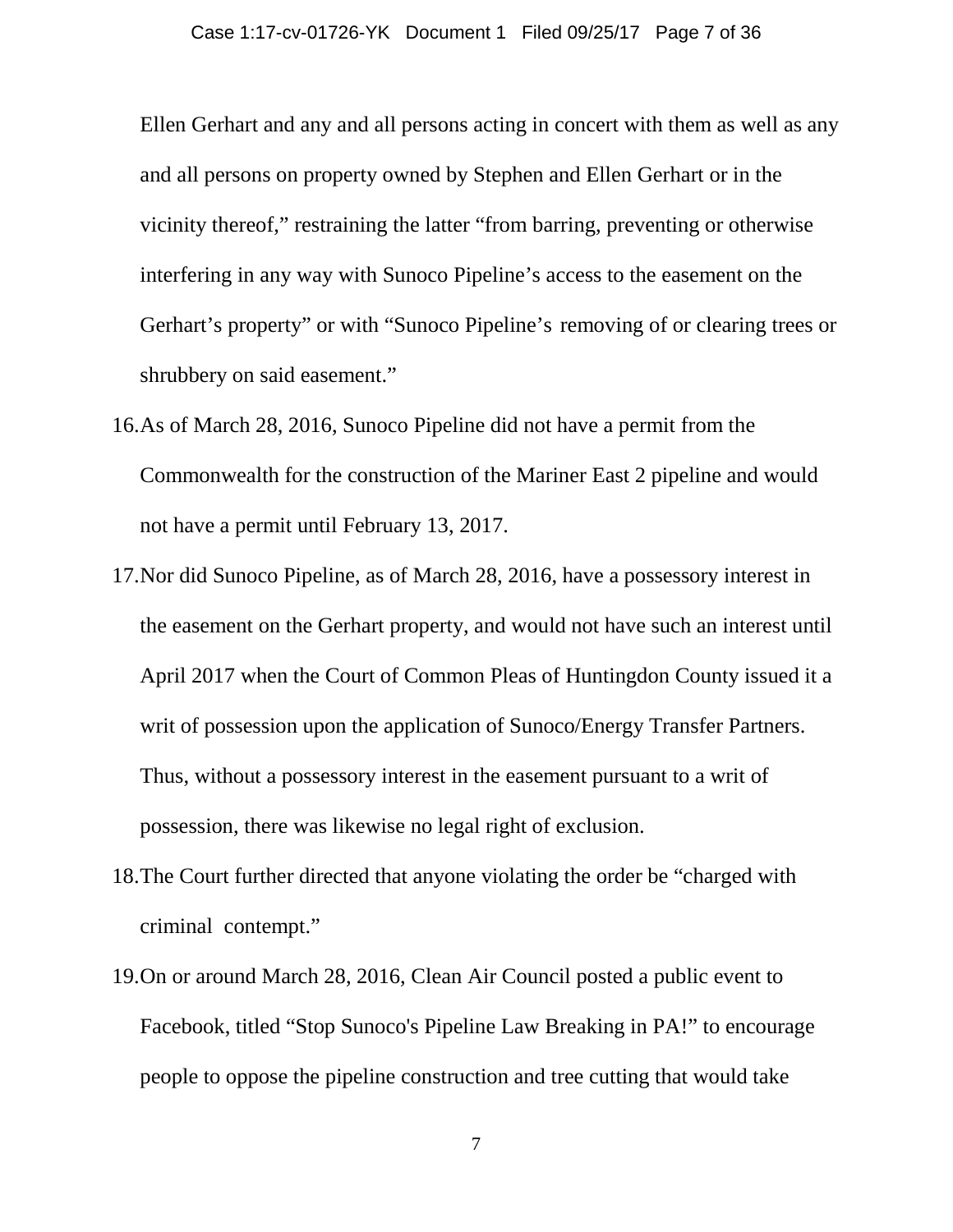place on the Gerhart property. Plaintiffs did not organize or coordinate the Clean Air Council event.

- 20.On March 29, 2016, Energy Transfer/Sunoco defendants, and/or their agents and assigns, arrived at the Gerhart property, chaperoned by members of the Huntingdon County Sheriff's Office and State Police troopers, to begin cutting and clearing trees.
- 21.Cutting trees on and around the Gerhart property after March 31 is prohibited by the U.S. Fish and Wildlife Service to protect migratory birds and the Indiana bat, which Sunoco Pipeline acknowledged in its pleadings in support of obtaining the Order.
- 22.As a result of the Facebook event, dozens came to the Gerhart property on March 29, 2016, to express support for the Gerharts and to peacefully express opposition to the pipeline.
- 23.On March 29, 2016, the Energy Transfer/Sunoco defendants, and/or their agents and assigns, were engaged in cutting down trees within the boundaries of the easement over the Gerhart property.
- 24.Tree-cutters and officers from the State Police and Huntingdon County Sheriff's office, including the individuals identified in paragraphs 8 through 10 hereinabove, arrived at the Gerhart property at the same time as the Energy Transfer/Sunoco defendants.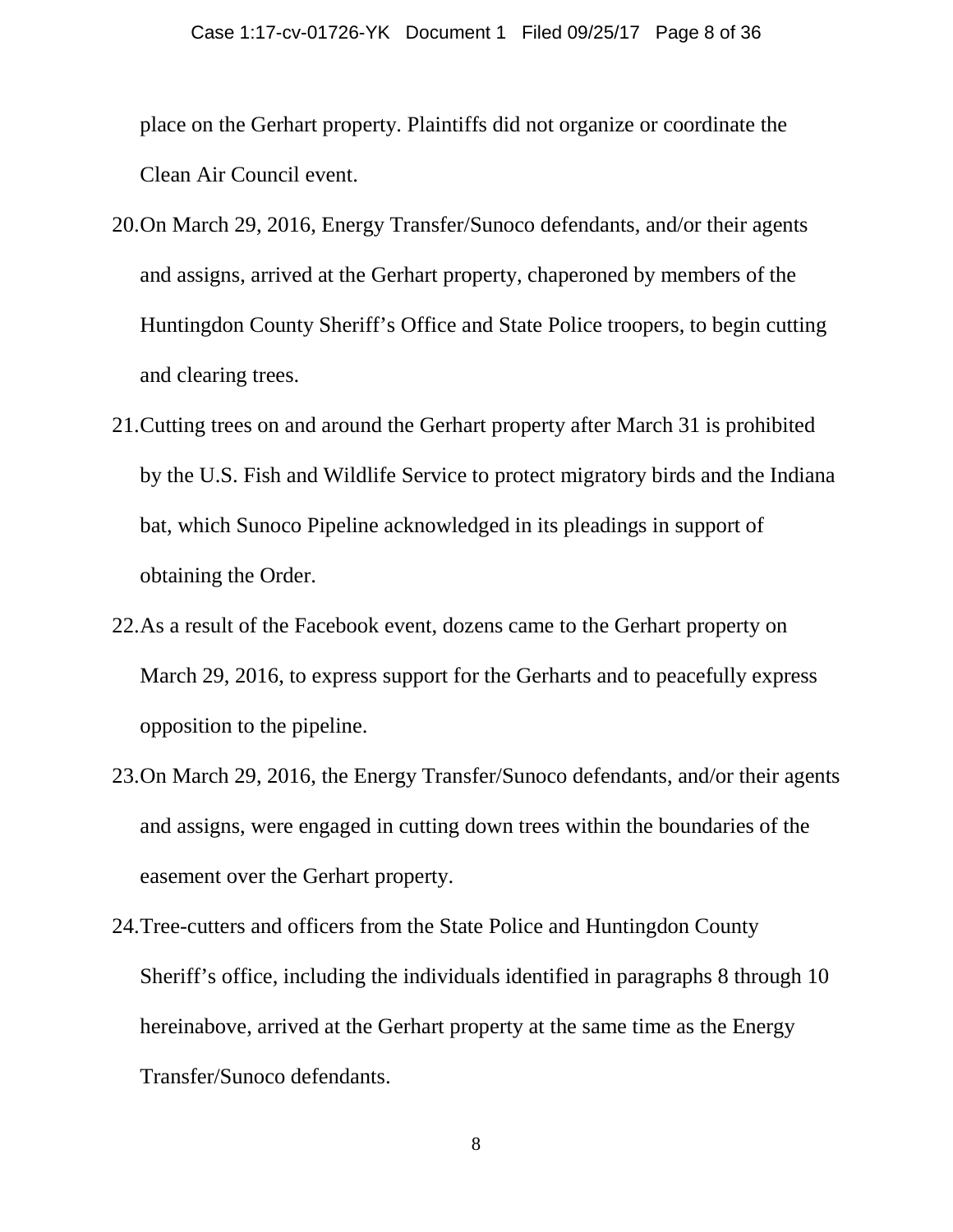- 25.Defendants identified in paragraphs 8 through 10 hereinabove arrived at the Gerhart property having entered into an agreement with the Energy Transfer/Sunoco defendants to arrest pipeline opponents beyond their authority to do so under the Order or the Constitution, which agreement included fabricating evidence against arrestees to support more serious charges and targeting members of the Gerhart family, for the specific purpose of quieting and chilling the opposition to the pipeline.
- 26.At all times relevant hereto, the Energy Transfer/Sunoco defendants failed to properly survey and mark the boundaries of the easement over the Gerhart property with anything other than temporary, preliminary markers, which plaintiffs nevertheless respected and abided by.
- 27.Plaintiffs were approached by the law enforcement officers before they had any interaction with any tree-cutters.

#### ALEX LOTORTO ARRESTED

- 28.During the tree cutting on March 29, 2016, Alex Lotorto approached Lieutenant William Benson and Sheriff William Walters to discuss, among other things, safety concerns that were raised by the manner in which the tree-cutting was conducted. At all times the discussion was calm and respectful.
- 29.Lotorto was using a walkie-talkie from outside the easement to communicate with demonstrators to advise them where tree cutting crews were, so that they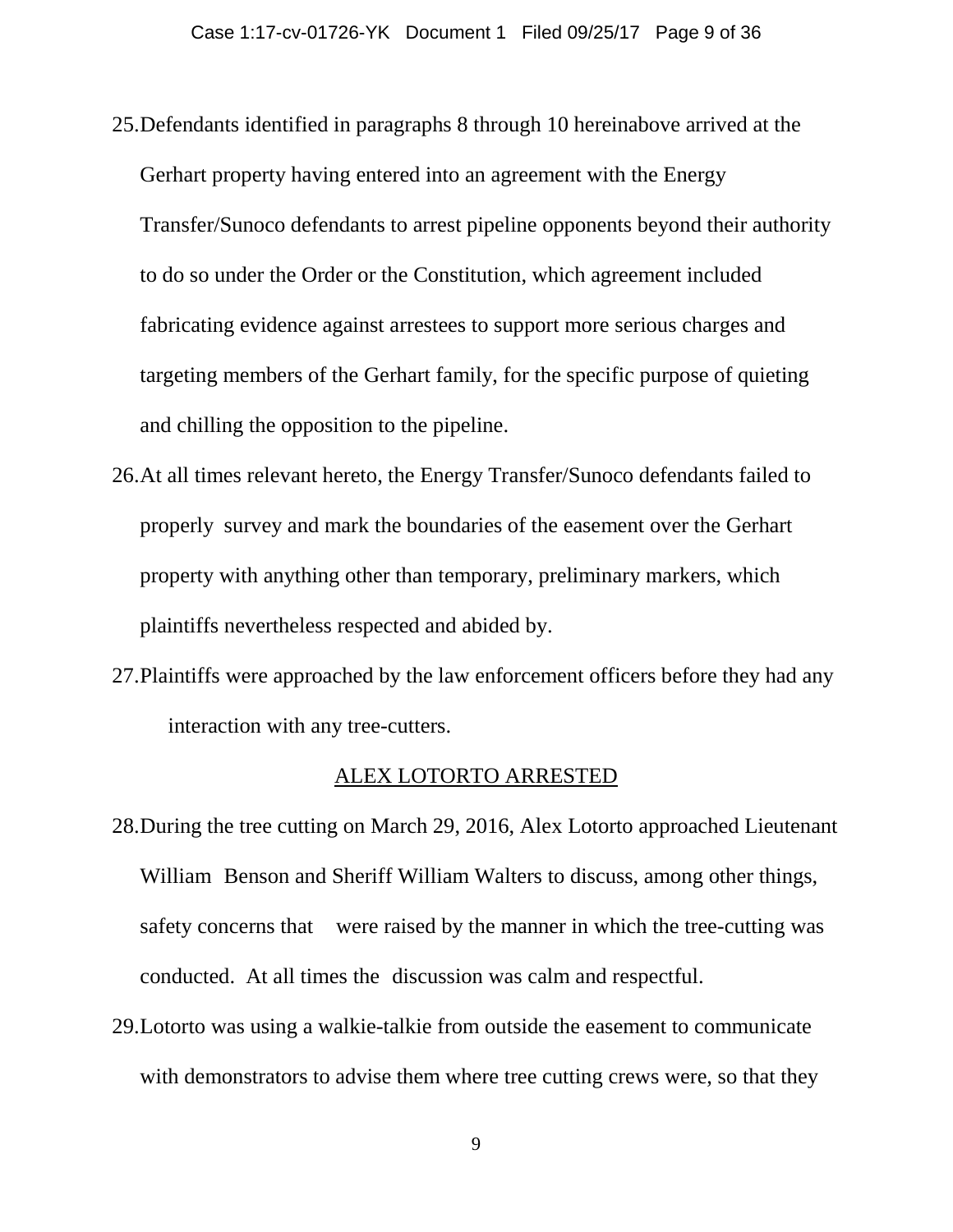could avoid injury from falling trees and so that no one needed to cross the easement to stay in contact. At no time was he, either using the walkie-talkie or otherwise, directing anyone to interfere with Sunoco's access to the easement or its activities within the easement.

- 30.At no time did Lotorto enter the easement or otherwise contravene the March 28, 2016 Order.
- 31.After talking for several hours, Lt. Benson went to his car, returned holding papers, and asked "Is your name Alex Lotorto," to which Alex responded that it was.
- 32.A short time thereafter, Deputy Sheriff Doe read the Order to Alex, and then he was cuffed and placed in a State Police patrol car.
- 33.Trooper Michael Ehgartner, Lt. Benson, Sheriff Walters, and Deputy Sheriff Doe knew that Lotorto had not entered the easement, or otherwise contravened the Order, at any time.
- 34.Nevertheless, for reasons unrelated to the administration of justice, Ehgartner, Benson, Walters, and Doe, with unnamed Deputy Sheriffs and State Police Troopers and Sunoco defendants, agreed to and did arrest Lotorto and charge him with disorderly conduct and criminal contempt.
- 35.In support of charges against Lotorto and the plan alleged hereinabove, Ehgartner, in agreement with Benson, Walters, Doe, with unnamed Deputy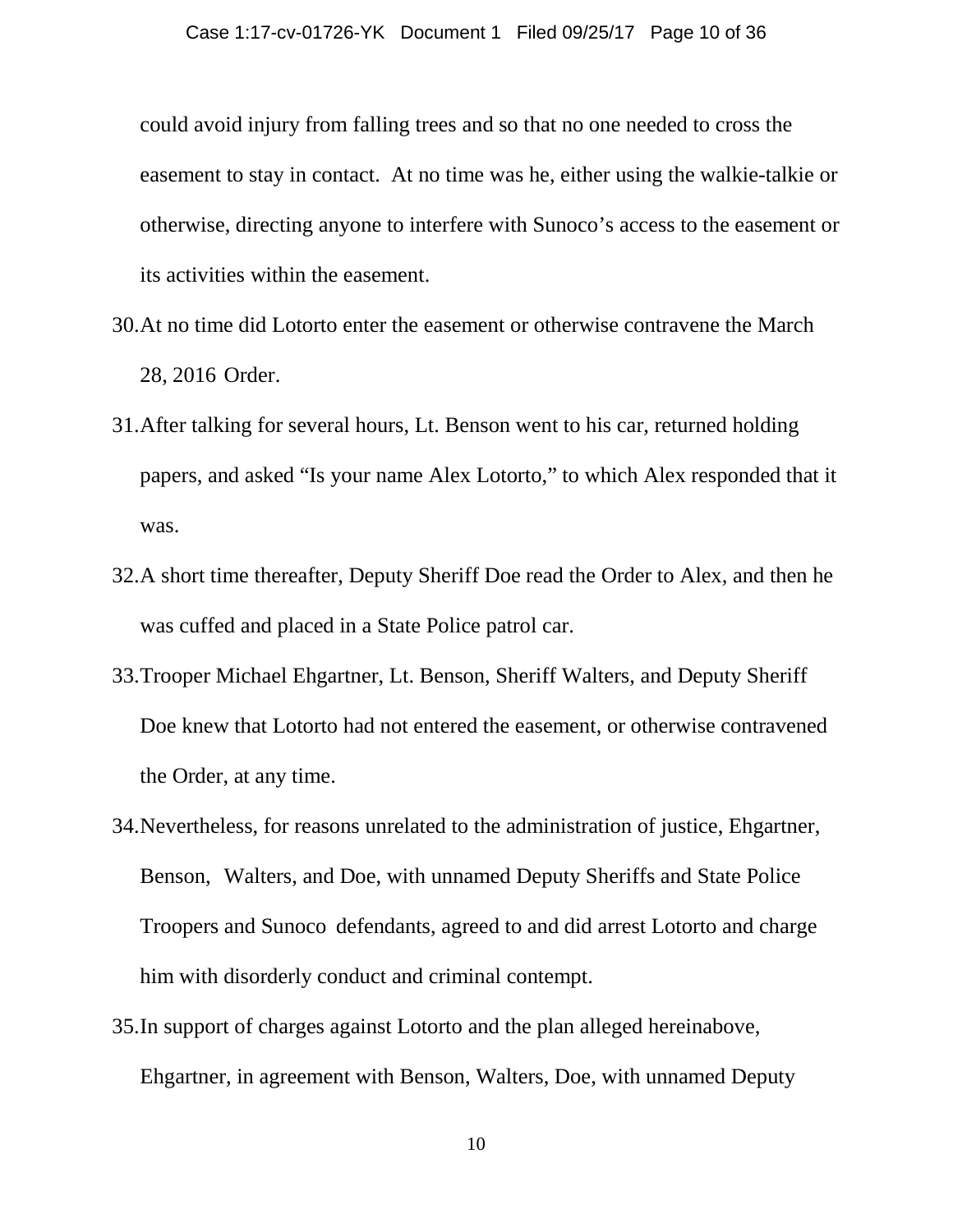Sheriffs and State Police Troopers and Energy Transfer/Sunoco defendants falsely swore in an affidavit that Lotorto was "giving direct orders to persons in an effort to intefer [sic] with the efforts of Sunoco Pipelines project [sic]" with a "wireless hand held device" and that Lotorto intentionally "created a hazardous or physically offensive condition by an act which served no legitimate purpose" by creating "a hazardous or physically offensive condition by an act which served no legitimate purpose."

- 36.In order to charge Lotorto with a misdemeanor rather than a summary offense, Ehgartner, in agreement with Benson, Walters, Doe, with unnamed Deputy Sheriffs and State Police Troopers and Energy Transfer/Sunoco defendants, further falsely swore that Lotorto had persisted in his conduct "after reasonable warning or request to desist."
- 37.Ehgartner, Benson, Walters, and Doe in concert with unnamed Deputy Sheriffs and State Police Troopers and Energy Transfer/Sunoco defendants did so not in the pursuit of justice but to send a message to the Gerhart family and their supporters to discourage their opposition to the pipeline and its construction and thereby chill their First Amendment rights
- 38.Thereafter, Lotorto was held on \$200,000 bail, which he could not afford to post, and thus remained in jail for three days.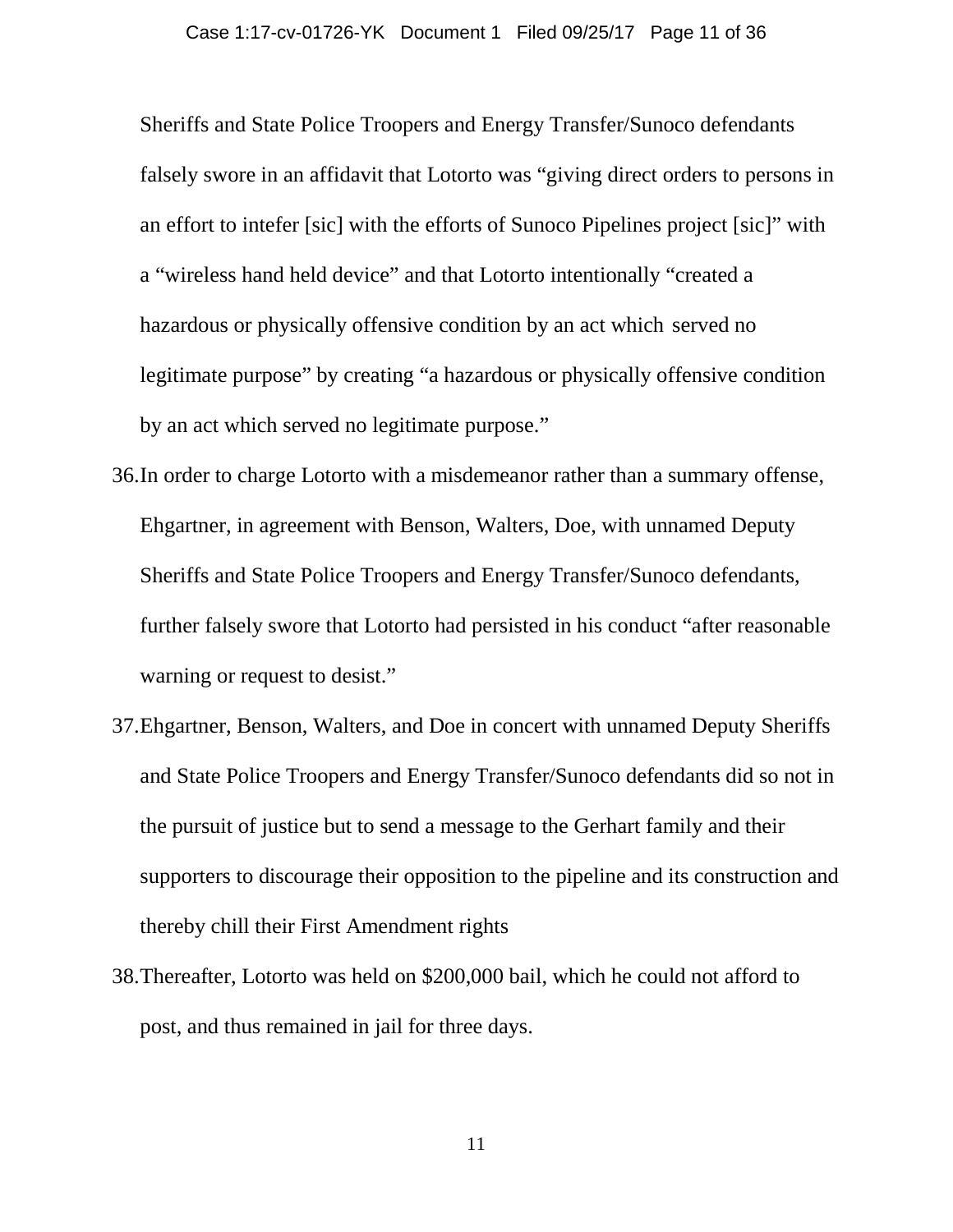39.On April 1, 2016, once tree-cutting could no longer take place on the Gerhart property, Lotorto's bail was reduced to \$5,000, unsecured.

40.Once his bail was so modified, Lotorto was released from jail on April 1, 2016

41.All charges against Lotorto were ultimately dismissed.

#### ELIZABETH GLUNT ARRESTED

- 42.On March 29, 2016, Elizabeth Glunt was on the Gerhart property to express her opposition to the tree-cutting that was to take place that day.
- 43.Glunt heard members of the tree-cutting crew shout expletives, including racial slurs, at protestors, and saw the law enforcement officers present take no action and offer no response.
- 44. When Glunt saw tree cutters approach a tree that was tied to a tree occupied by a tree-sitter, she approached two tree cutters and Deputy Sheriffs Poe and Roe (whose photos are attached hereto as Exhibit A) and told them the tree-cutting activity was putting individuals who were protesting the activities by sitting in trees at immediate risk of injury.
- 45.When her warnings were ignored, Glunt entered the right of way, only to warn tree-cutters again that they were putting tree-sitting protestors lives at risk. She then vacated the right of way, and at no time interfered with operations in the right of way.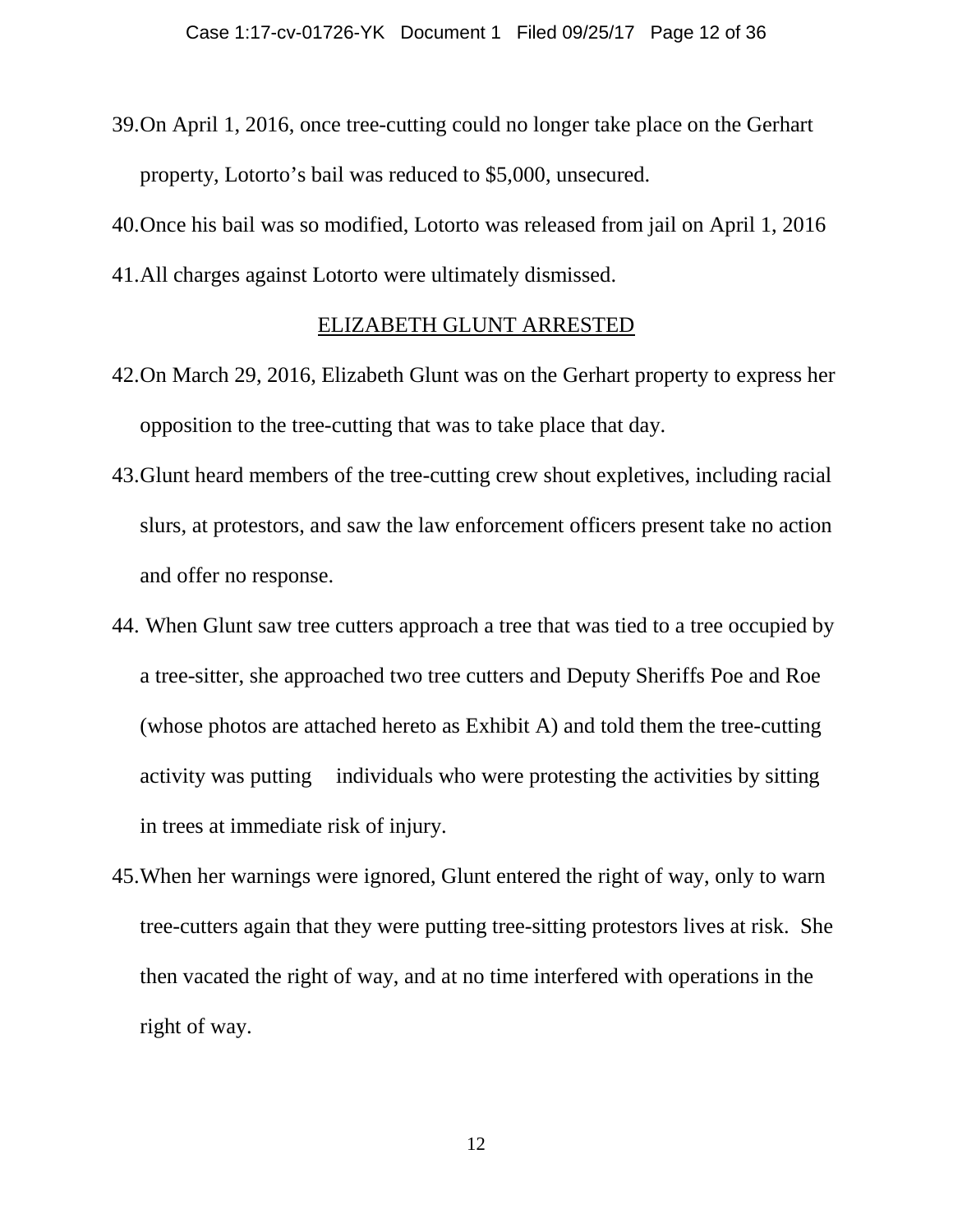- 46.When she left the right of way area, Glunt was stopped by Deputy Sheriffs Poe and Roe.
- 47.Glunt was not a party to the case which resulted in the issuance of the Order, she was not aware of the Order when she entered the right of way area.
- 48.By merely warning crew members not to injure or kill activists, Glunt did not violate the Order, and had only been present briefly in the right of way.
- 49.Poe and Roe knew that Glunt had not barred, prevented, or interfered with access to the easement or with tree-cutting.
- 50.Poe and Roe read Glunt the Order, informed her that she had violated the Order despite knowing that was not true, and arrested her.
- 51.Poe and Roe in agreement with Sheriff Walters, unnamed Deputy Sheriffs and State Police Troopers, and Energy Transfer/Sunoco defendants – charged Glunt, or caused her to be charged, with disorderly conduct and criminal contempt.
- 52.In order to charge Glunt with a misdemeanor rather than a summary offense, Poe and Roe – in agreement with Sheriff Walters, unnamed Deputy Sheriffs and State Police Troopers, and Energy Transfer/Sunoco defendants – further falsely swore that she had persisted in her conduct "after reasonable warning or request to desist."
- 53.Poe and Roe, in concert with Sheriff Walters, unnamed Deputy Sheriffs and State Police Troopers, and Energy Transfer/Sunoco defendants did so not in the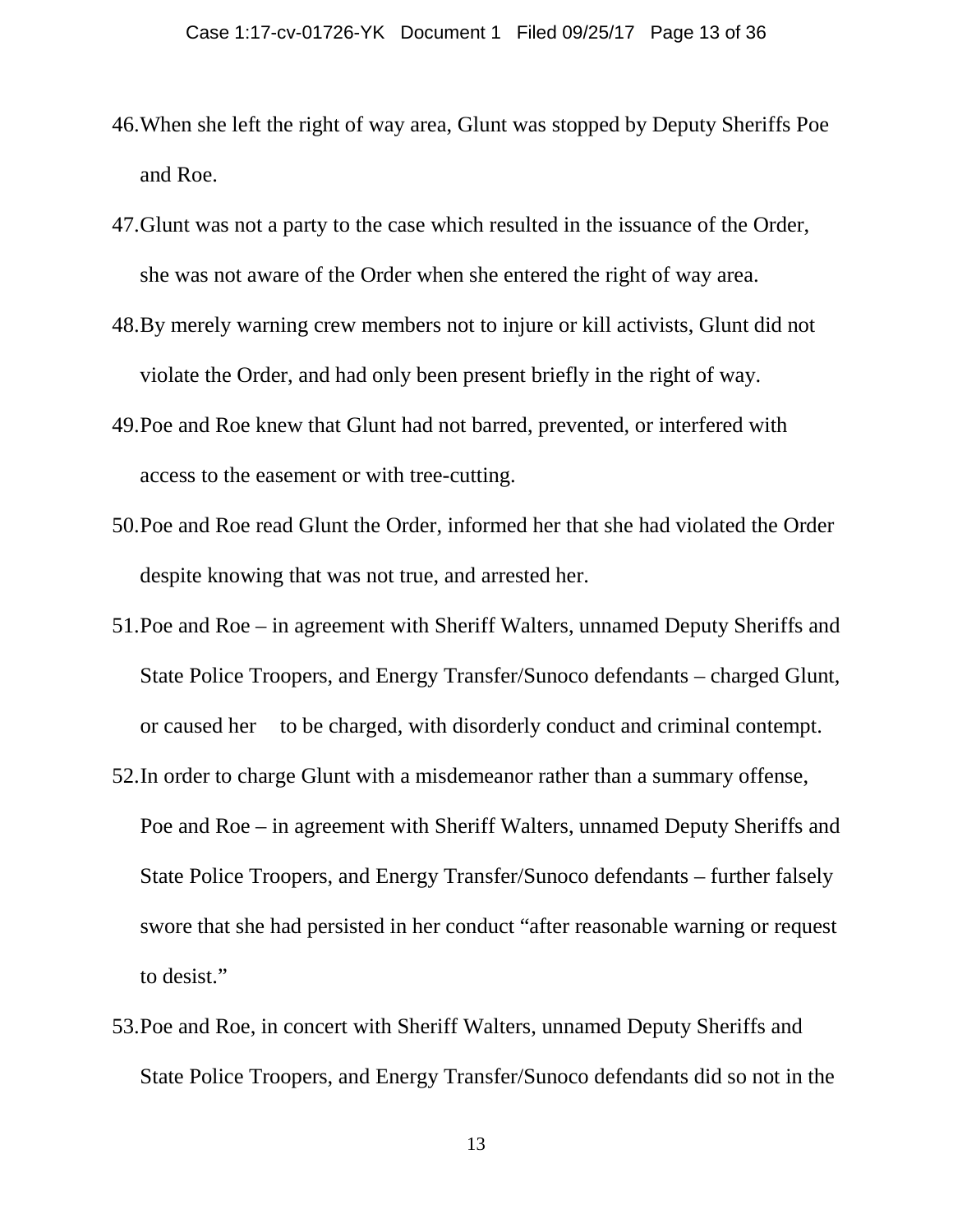pursuit of justice but to send a message to the Gerhart family and their supporters to discourage their opposition to the pipeline and its construction and thereby chill their First Amendment rights.

- 54.Poe and Roe, acting in concert with Sheriff Walters, unnamed Deputy Sheriffs, and Energy Transfer/Sunoco defendants did so not in the pursuit of justice but to send a message to the Gerhart family to discourage their opposition to the pipeline and its construction and thereby chill their First Amendment rights.
- 55.Glunt was detained on \$100,000.00 bail.
- 56.While she was detained, Glunt was strip searched, and otherwise suffered emotional distress and humiliation.
- 57.After less than 24 hours in jail, her relatives posted bail and she came home.
- 58.After she agreed to participate in ARD, and successfully completed it, charges against Glunt were dismissed.

#### ELLEN GERHART ARRESTED

- 59.Tree-cutting resumed on March 30, 2016, and tree-sitting protestors continued to occupy trees.
- 60.While on her property and not far from the easement, Ellen Gerhart heard a loud crash.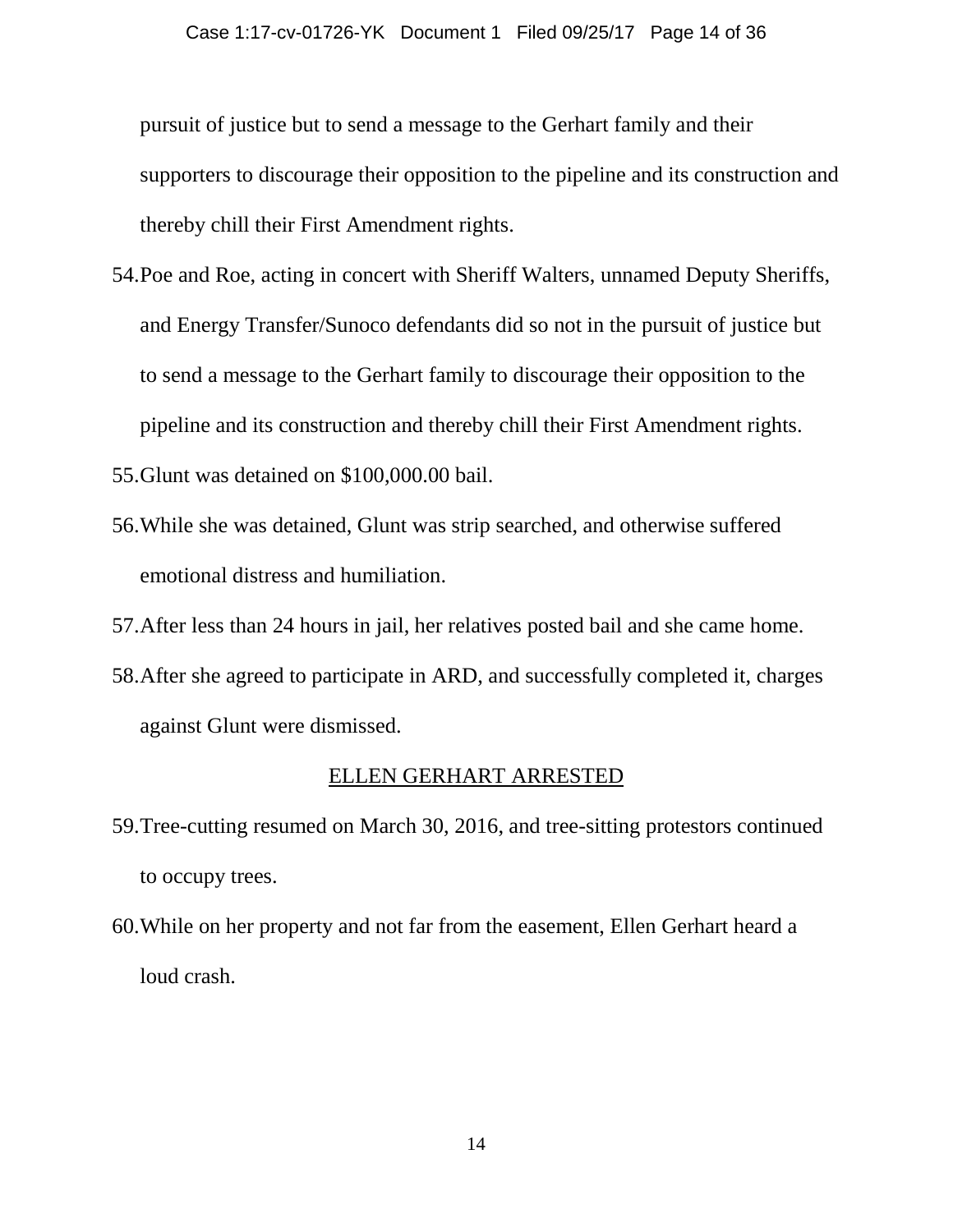- 61.She looked in the direction of the sound of the crash and saw tree-cutting occurring close enough to the tree-sitting to put the tree-sitters at risk of injury or death.
- 62.She approached, but did not enter, the easement area to warn tree-cutters that they were too close to the tree-sitters.
- 63.Although she was a safe distance from the tree-cutting, and did not enter the easement, she was approached by defendant Trooper Dunsmore, Sheriff Walters, unnamed Deputy Sheriffs and State Police Troopers, and Energy Transfer/Sunoco defendants, acting in concert suggested that she was creating a dangerous situation, handcuffed her, and escorted her off her own property, into a police vehicle, and to the State Police barracks.
- 64.While in custody at the State Police barracks, her phone was confiscated and searched, without her permission and without probable cause or any legitimate justification.
- 65.At no time did Ellen act in contravention of the Order.
- 66.On or about March 30, 2016, she was charged with disorderly conduct and indirect criminal contempt, and released on \$5,000 unsecured bail.
- 67.In order to charge her with a misdemeanor rather than a summary offense, Dunsmore, in agreement with Sheriff Walters, unnamed Deputy Sheriffs and State Police Troopers, and Energy Transfer/Sunoco defendants further falsely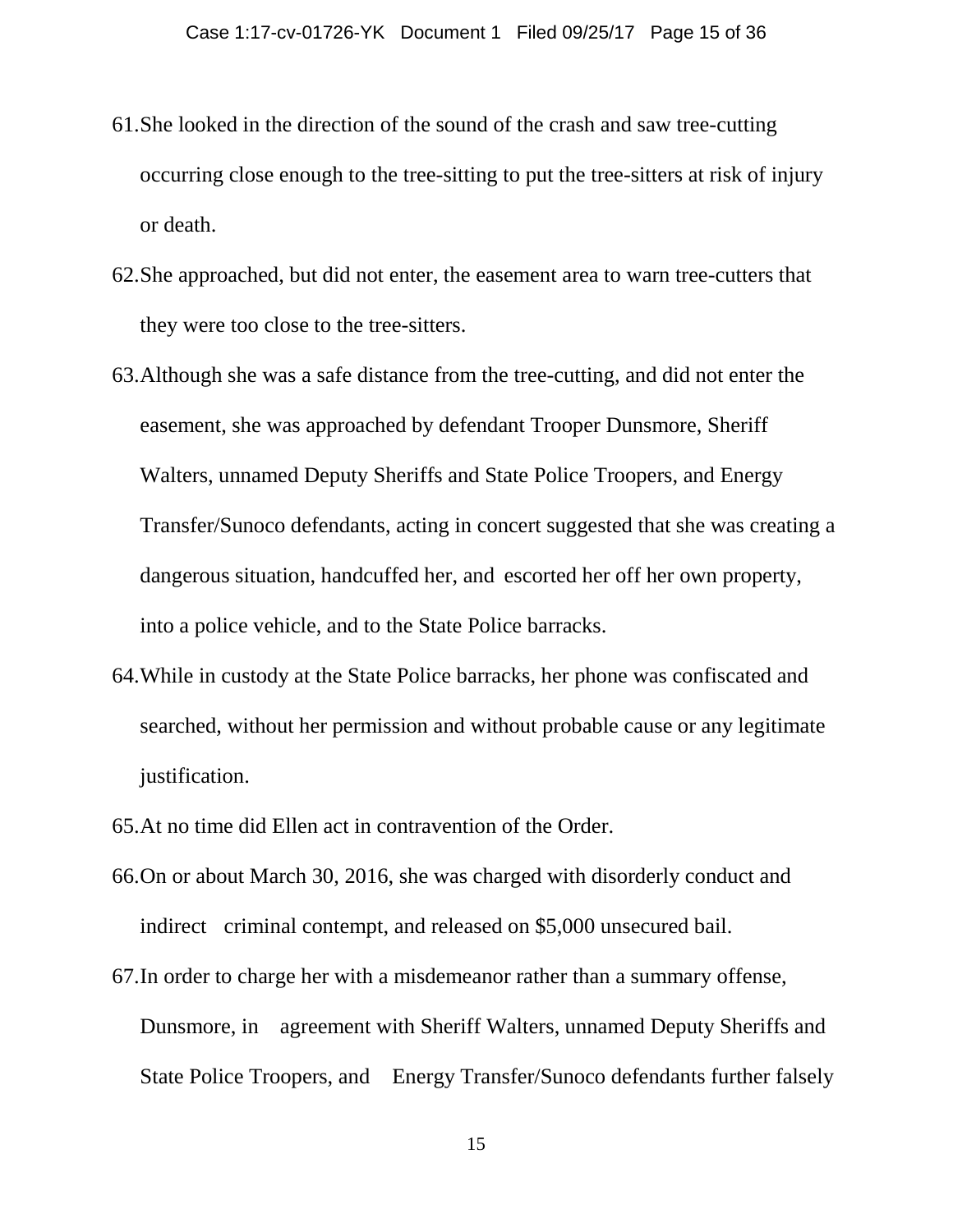swore that she had persisted in her conduct "after reasonable warning or request to desist."

- 68.Although Sunoco was prohibited, as it acknowledged in its application for an injunction, from cutting trees on the Gerhart property and easement after March 31 due to United States Fish and Wildlife Service (USFWS) regulations that protect Indiana bat habitats, its crews returned to the Gerhart property on April 7, 2016 and resumed cutting trees.
- 69.Ellen and her daughter approached the crew and informed them they were cutting trees in contravention of the Court's order and USFWS regulations.
- 70.Sunoco's environmental consultant disputed the Gerhart's claim and suggested they could call the police if they felt the court's order was violated.
- 71.State Troopers eventually arrived at the Gerhart property.
- 72.Instead of carrying out the Court's previous order that tree-cutting not occur after March 31, Defendant Trooper Dunsmore, acting in concert with Sheriff Walters, unnamed Deputy Sheriffs and State Police Troopers, and Energy Transfer/Sunoco defendants, arrested Ellen and charged her with disorderly conduct and indirect criminal contempt.
- 73.In order to charge her with a misdemeanor rather than a summary offense, Dunsmore, in agreement with Sheriff Walters, unnamed Deputy Sheriffs and State Police Troopers, and Energy Transfer/Sunoco defendants, further falsely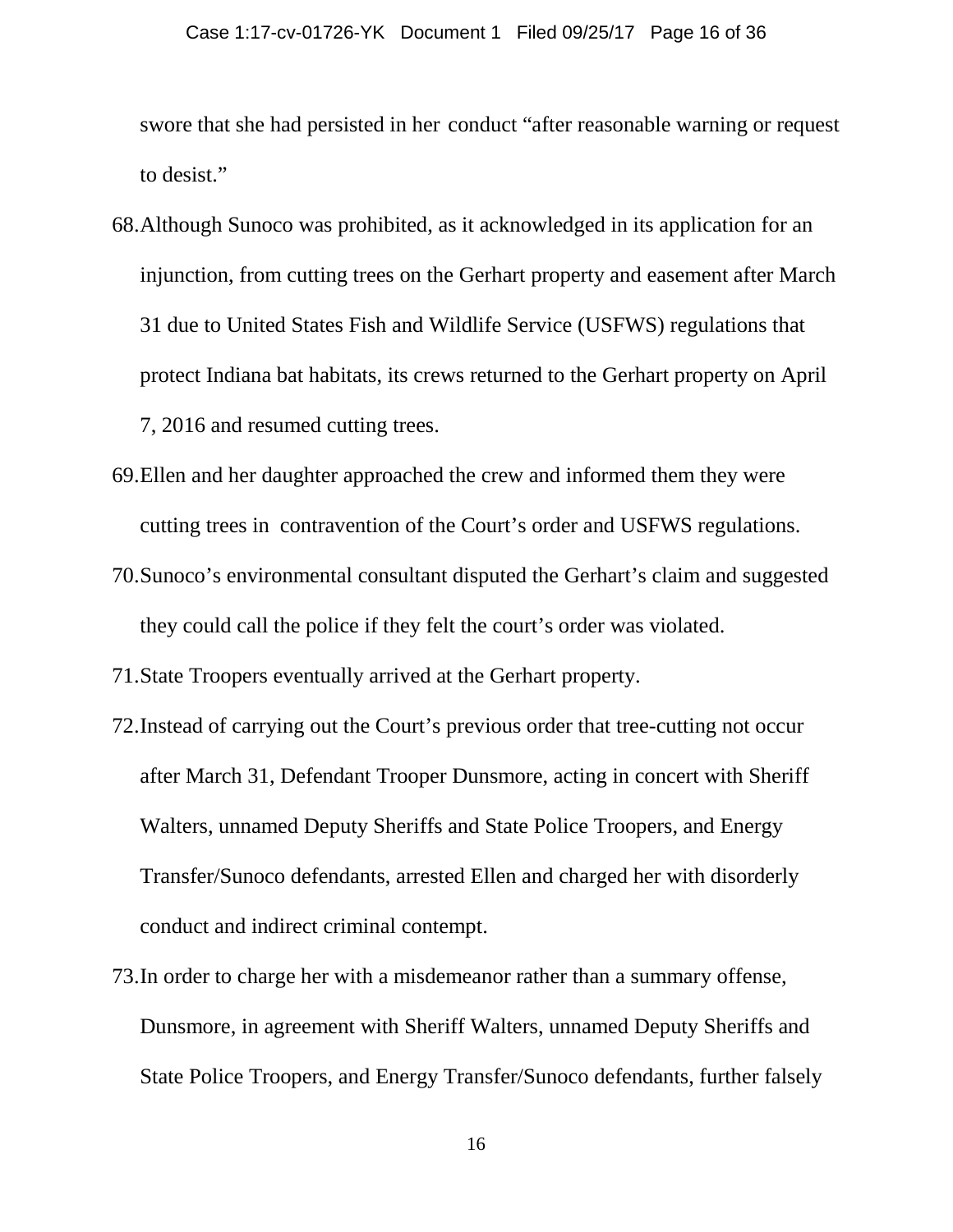swore that she had persisted in her conduct "after reasonable warning or request to desist."

- 74.Trooper Dunsmore acting in concert with Sheriff Walters, unnamed Deputy Sheriffs and State Police Troopers, and Energy Transfer/Sunoco defendants did so not in the pursuit of justice but to send a message to the Gerhart family and their supports to discourage their opposition to the pipeline and its construction and thereby chill their First Amendment rights.
- 75.Ellen was brought to Huntingdon County Jail and later that day transferred to Centre County Correctional Facility.
- 76.While in jail, Ellen suffered mental and emotional distress and humiliation.
- 77.All charges against Ellen were ultimately dismissed.

#### ELISE GERHART

- 78.On March 29, 2016, Elise Gerhart was engaged in "tree-sitting," occupying a tree on her family's property so that it could not be cut down without killing or seriously injuring her.
- 79.Several other individuals were also engaged in "tree-sitting" in different trees.
- 80.Eventually, all tree-sitters left their trees.
- 81.On April 7, 2016, at which time no tree clearing on the Gerhart property was permitted, Sunoco returned to the Gerhart property to resume tree cutting without notifying the Gerharts.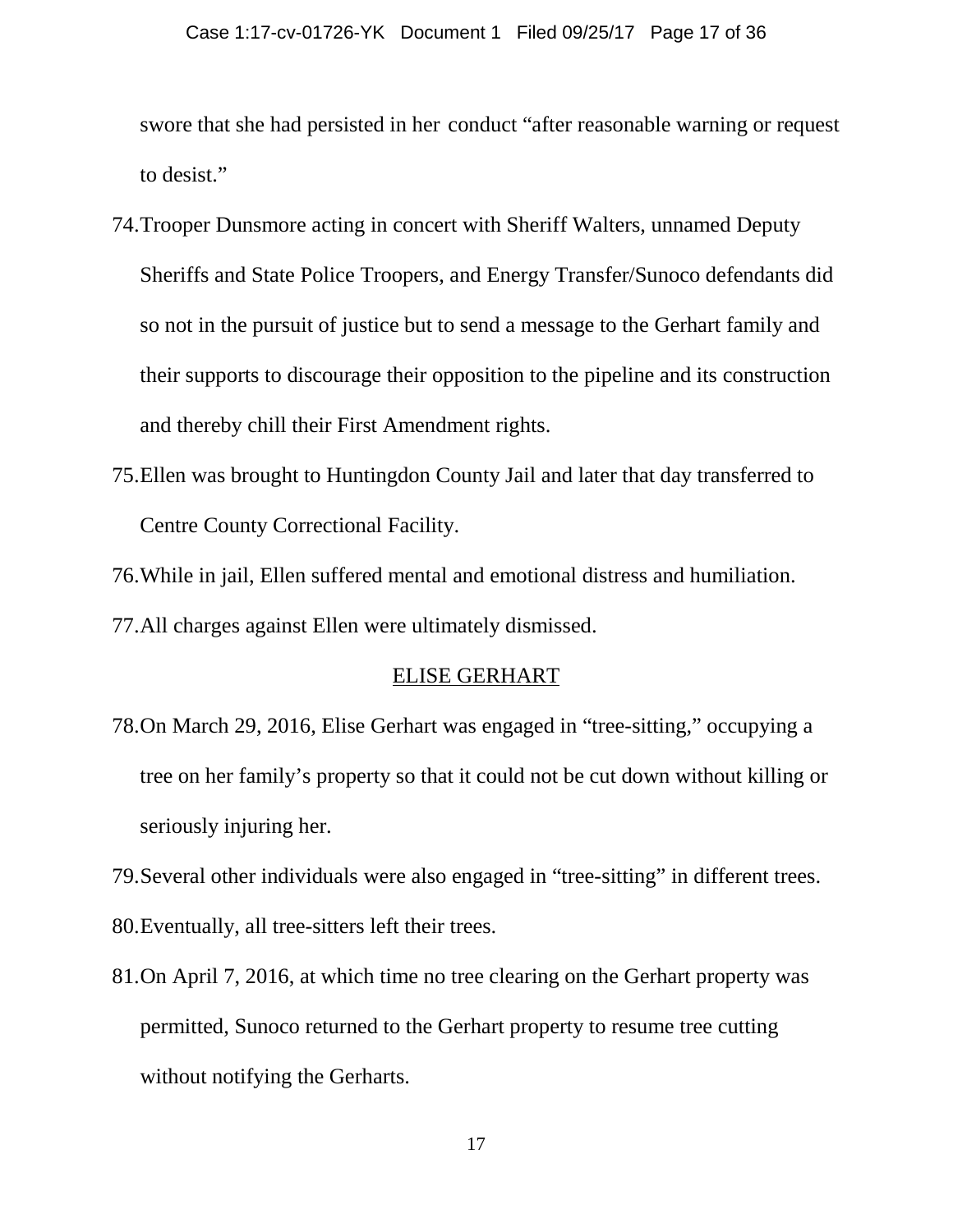- 82.Elise returned to a tree to protest Sunoco's tree cutting and remained in the tree for one-to-two days.
- 83.While Elise was in the tree on or around March 29, 2016, members of the tree cutting crews working for Sunoco joked about hurting or killing her, while Trooper Dunsmore and other law enforcement officers watched and did nothing.
- 84.Elise endured further verbal harassment while in the tree on April 7, 2016.
- 85.On both March 29 and April 7, 2016, Sunoco's employees and/or agents took pictures and/or video of Elise.
- 86.While in the tree on April 7, 2016, she was informed by a law enforcement officer that she would be charged with a crime.
- 87.Out of the several tree-sitters, only Elise Gerhart was charged with a crime, to wit, summary and misdemeanor disorderly conduct.
- 88.In order to charge Elise with a misdemeanor offense, Dunsmore, in agreement with Sheriff Walters, unnamed Deputy Sheriffs and State Police Troopers, and Sunoco defendants, further falsely swore that she persisted in her conduct "after reasonable warning or request to desist."
- 89.Trooper Dunsmore, acting in concert with Sheriff Walters, unnamed Deputy Sheriffs and State Police Troopers, and Energy Transfer/Sunoco defendants, knew that Elise Gerhart was one of several tree-sitters, had an actual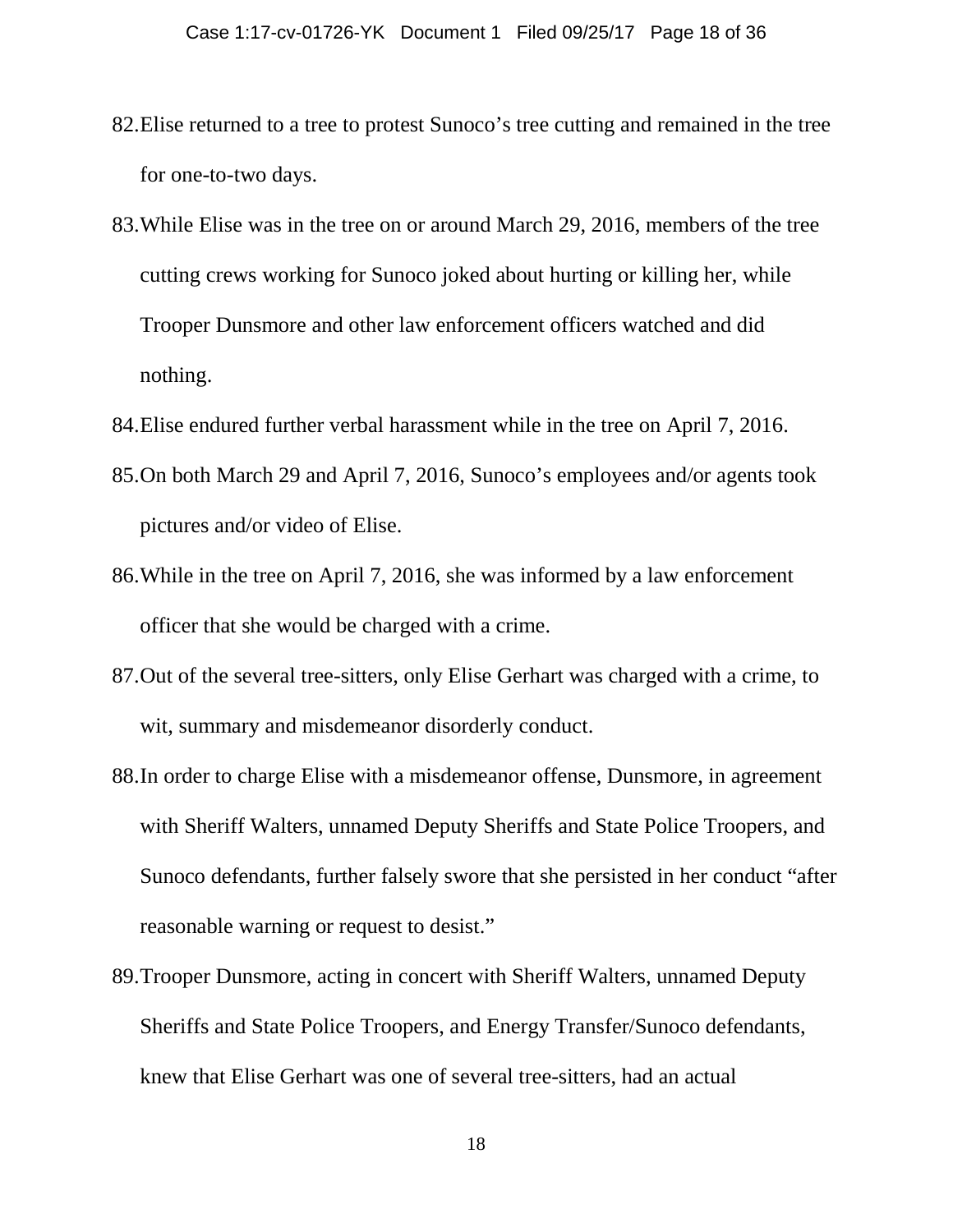opportunity to arrest and charge all tree-sitters, but determined to arrest and charge only her.

90.Trooper Dunsmore acting in concert with Sheriff Walters, unnamed Deputy Sheriffs and State Police Troopers, and Energy Transfer/Sunoco defendants, did so not in the pursuit of justice but to arbitrarily and maliciously send a message to the Gerhart family and their supporters to discourage their opposition to the pipeline and its construction and thereby chill their First Amendment rights. 91.All charges against Elise were ultimately dismissed.

### ETP'S ONGOING EFFORTS TO NEUTRALIZE THE GERHARTS' **OPPOSITION**

92.Energy Transfer Partners, L.P. owns and operates the Dakota Access Pipeline.

- 93.It was recently revealed in *The Intercept* that Energy Transfer Partners hired a private security agency called TigerSwan to target the Standing Rock demonstrators "with military-style counterterrorism measures, collaborating closely with police in at least five states," and compared demonstrators to jihadists.
- 94.During the 2016 Standing Rock demonstrations, Energy Transfer Partners engaged in, or caused, aerial surveillance, including use of helicopters and drones to photograph and monitor the pipeline opponents.
- 95.Energy Transfer Partners has again engaged TigerSwan to provide services including but not limited to surveillance, monitoring, social media engagement,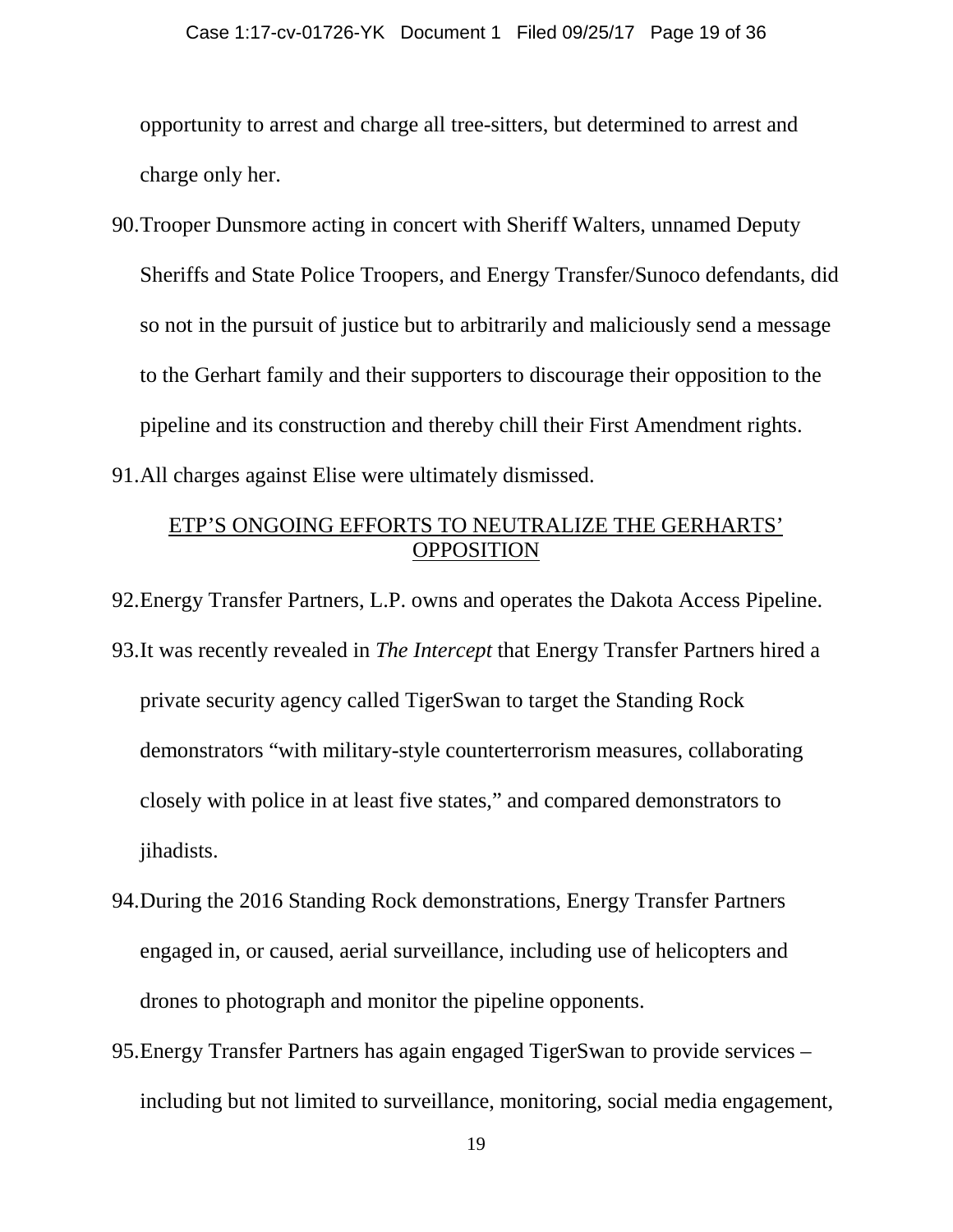and counter-intelligence – in connection with the construction of the Mariner East 2 Pipeline in Pennsylvania.

- 96.In or about November 2016, TigerSwan obtained business licesnes in Pennsylvania, Ohio, and West Virginia, three states which the Mariner East 2 Pipeline traverses.
- 97. TigerSwan has been operating in Pennsylvania since at least April 2017, and its activities include monitoring opposition to the Mariner East 2 Pipeline. See https://theintercept.com/2017/06/21/dakota-access-style-policing-moves-topennsylvanias-mariner-east-2-pipeline/
- 98. On May 24, 2017, Retired Major General James "Spider" Marks, the chair of the board of advisors of TigerSwan, published an op-ed on PennLive.com criticizing opponents of the development of the Mariner East Two Pipeline and warning readers that such opponents would engage in the "violence" and "carnage" in which opponents of the Dakota Access Pipeline allegedly engaged. The fact that he was chair of TigerSwan's board of advisors was not disclosed in his op-ed.
- 99.A similar op-ed was published by Marks, again without disclosure of his affiliation with TigerSwan, on February 8, 2017 in Lafayette, Louisiana's *Daily Advertiser* in support of the Bayou Bridge Pipeline, an Energy Transfer Partners project, and criticizing pipeline opponents.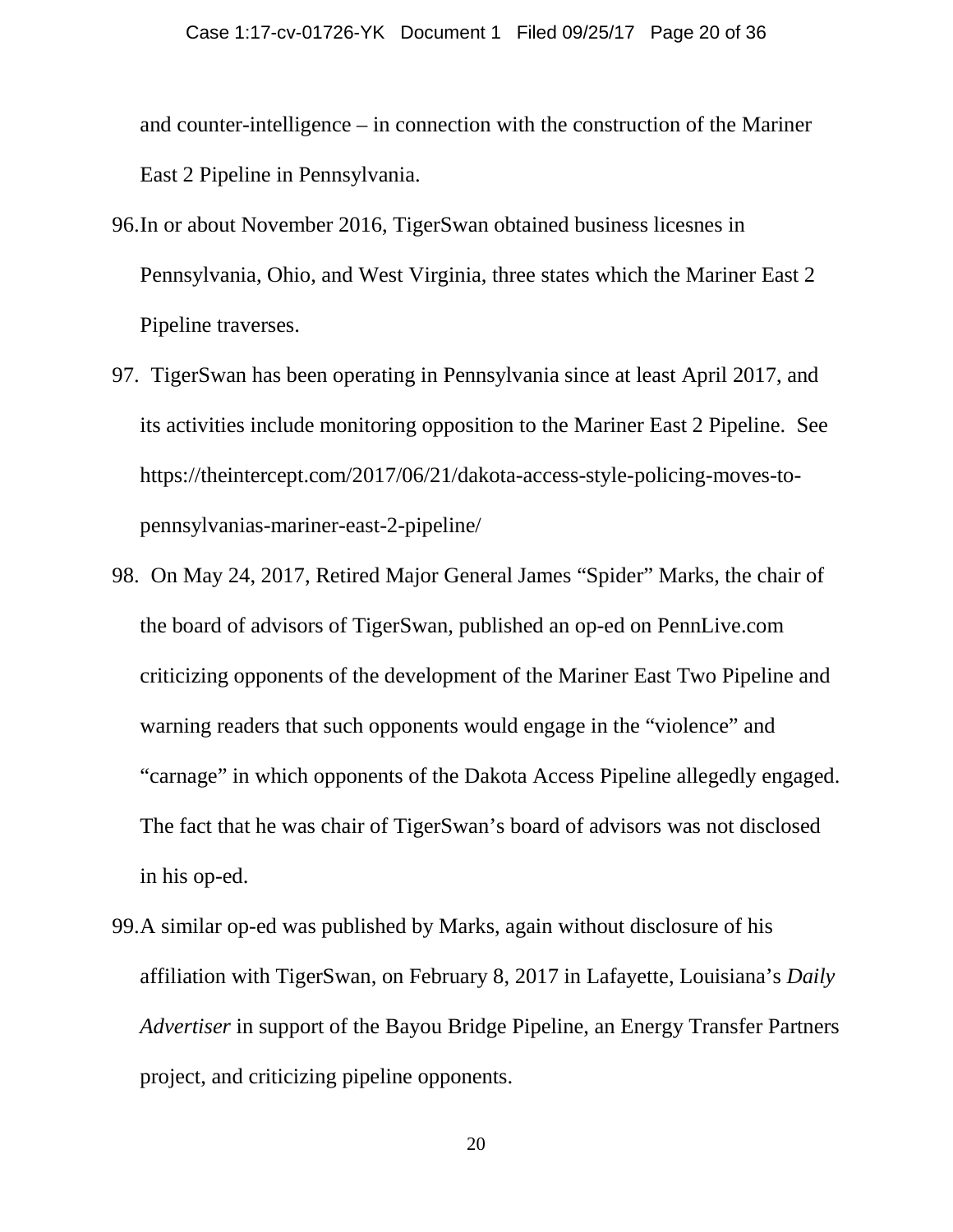- 100. Energy Transfer Partners and TigerSwan, throughout 2017, have surveilled and continue to surveille plaintiffs, flying helicopters and drones low over the Gerhart property (and not along the easement), parking unmarked vehicles near the property and shining high-beams onto the property at night, sending employees, agents, and/or contractors onto the neighboring properties, all, with attendant unreasonable noise, annoyance, and other disturbances, interfering with Ellen and Elise Gerhart's use and enjoyment of their property.
- 101. In addition to the foregoing conduct, Energy Transfer Partners and TigerSwan have sent at least one "infiltrator" onto the Gerhart property, several times and without license, privilege, or permission, and under the false pretense that they are allied with the Gerhart's interests, supportive of their opposition to the construction of the Mariner East 2 pipeline, and seeking to join the encampment of supporters hosted on the property.
- 102. While on the property without authorization, license, or privilege, the infiltrator took photographs that were later included on flyers posted on the page of a Facebook group called PA Progress to publicize (among other things) the images of Elise and Ellen Gerhart and their supporters, and identifying where Elise works, her car, and the Gerharts' driveway.
- 103. "Infiltration" is one of the tactics utilized by TigerSwan on behalf of Energy Transfer Partners during the Standing Rock demonstrations, and, as set forth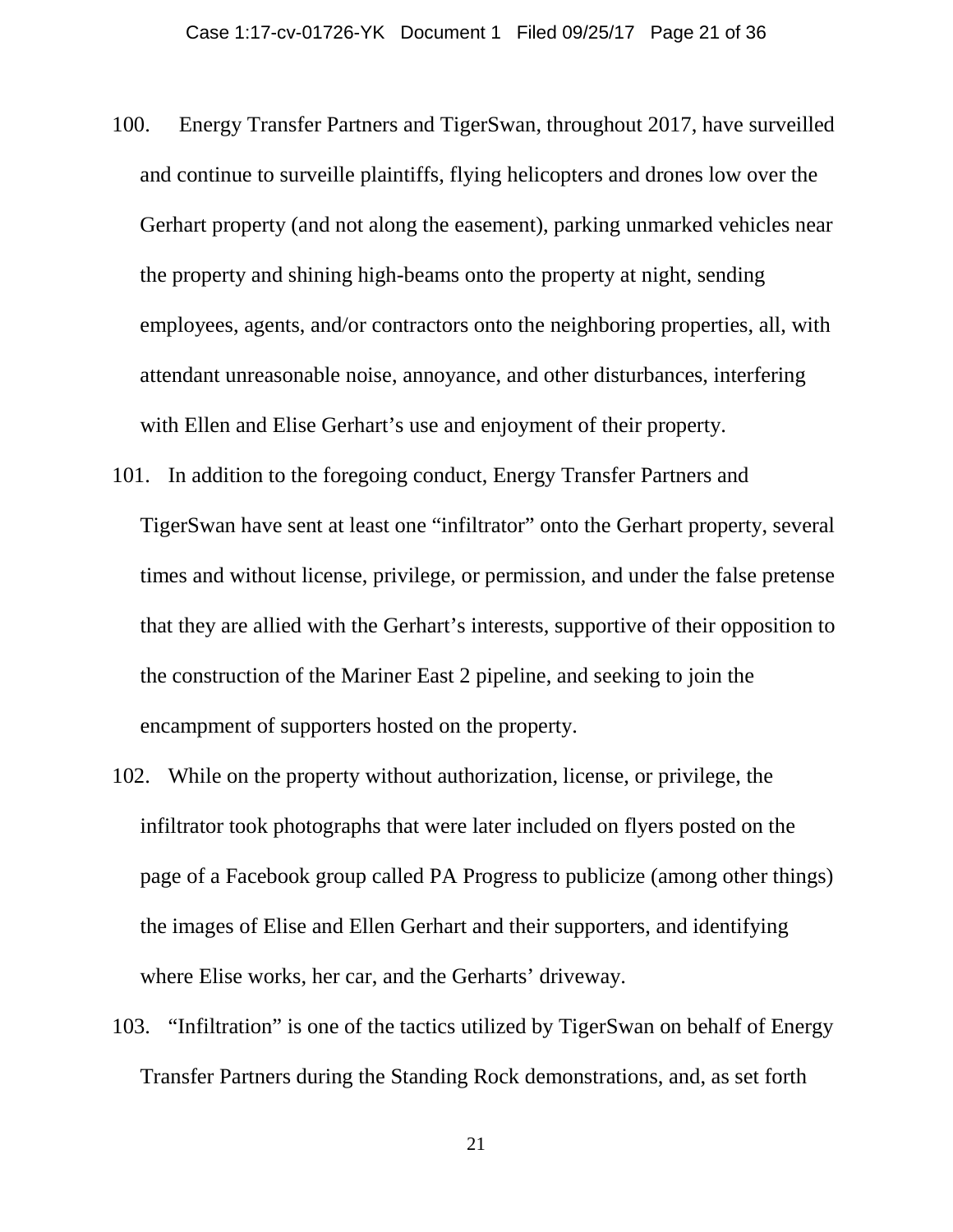above, TigerSwan continues to utilize. See

https://theintercept.com/2017/05/27/leaked-documents-reveal-security-firmscounterterrorism-tactics-at-standing-rock-to-defeat-pipeline-insurgencies/.

- 104. Posts on Facebook falsely ascribe to Elise Gerhart claims that the helicopters flown over the Gerhart property are of Russian origin.
- 105. Posts on blackbadgerreport.com falsely claim that Elise Gerhart and her cohorts are fronts for the Russian government to disrupt domestic energy markets, and that she has appeared on Russian TV. See https://www.blackbadgerreport.com/2017/08/30/russia-funding-environmentalactivist-groups-shake-american-energy-markets/
- 106. In support of its false assertion that Elise Gerhart appeared on Russian TV, the blackbadgerreport.com article includes a screenshot of Elise appearing on a program called "Act Out," which is a production of not of Russian origin but of occupy.com, which is owned by Occupy.com, Incorporated, a Delaware notfor-profit corporation.
- 107. Blackbadgerreport.com is a project of TigerSwan and/or Nick Johnson, on behalf of Energy Transfer Partners: another blackbadgerreport.com article seeks to discredit *The Intercept*, ostensibly for its reporting on TigerSwan, falsely attributing to *The Intercept* an "affiliation" with "pro-communism events" and "anti-pipeline and anti-fascist movements."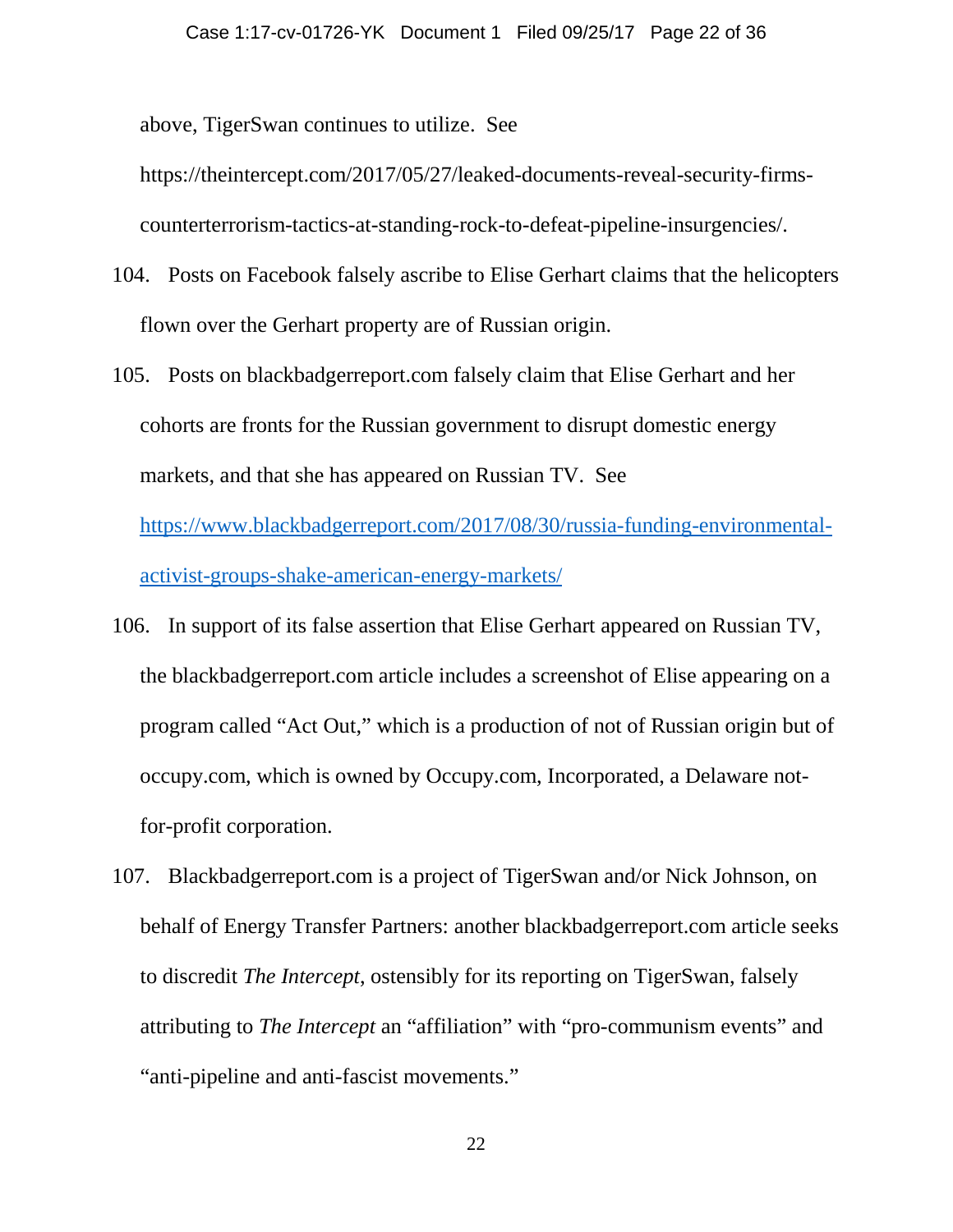https://www.blackbadgerreport.com/2017/08/25/intercept-news-organizationsconnected-communist-groups/

- 108. The article falsely claiming that Elise Gerhart is a Russian Front was authored by "Nate Clay," which is a pseudonym used by Nick Johnson.<sup>1</sup>
- 109. Johnson, by his own admission, is not engaging in social media efforts through Chasing Chains, the LLC of which he is a member, but instead individually.<sup>2</sup>
- 110. Black Badger Report's Facebook page has one review, by "Felix Moniker."
- 111. Felix Moniker's public Facebook profile has just three posts, one of which is "Badger Badger Badger" and includes a link to blackbadgerreport.com. See https://www.facebook.com/felix.moniker.33?
- 112. Felix Moniker's public Facebook profile further indicates he has a single "friend," Delaney Borror, a student who lives in Apex, North Carolina.
- 113. Apex, North Carolina is the headquarters of TigerSwan.
- 114. Derek Borror is the Vice President of Guardian Angel at TigerSwan, a "friend" of Delaney Borror on Facebook, and, upon information and belief, Delaney's father. See https://www.linkedin.com/in/derek-borror-mba-b4332bb/
- 115. TigerSwan has coordinated with Nick Johnson on Energy Transfer Partners' behalf to disseminate video – which was titled "Anarchists are building a base

 $^{\rm 1}$  See https://www.pastemagazine.com/articles/2017/09/the-fake-news-pipeline-how-two-small-time-clickbai.html  $^{\rm 2}$  Id.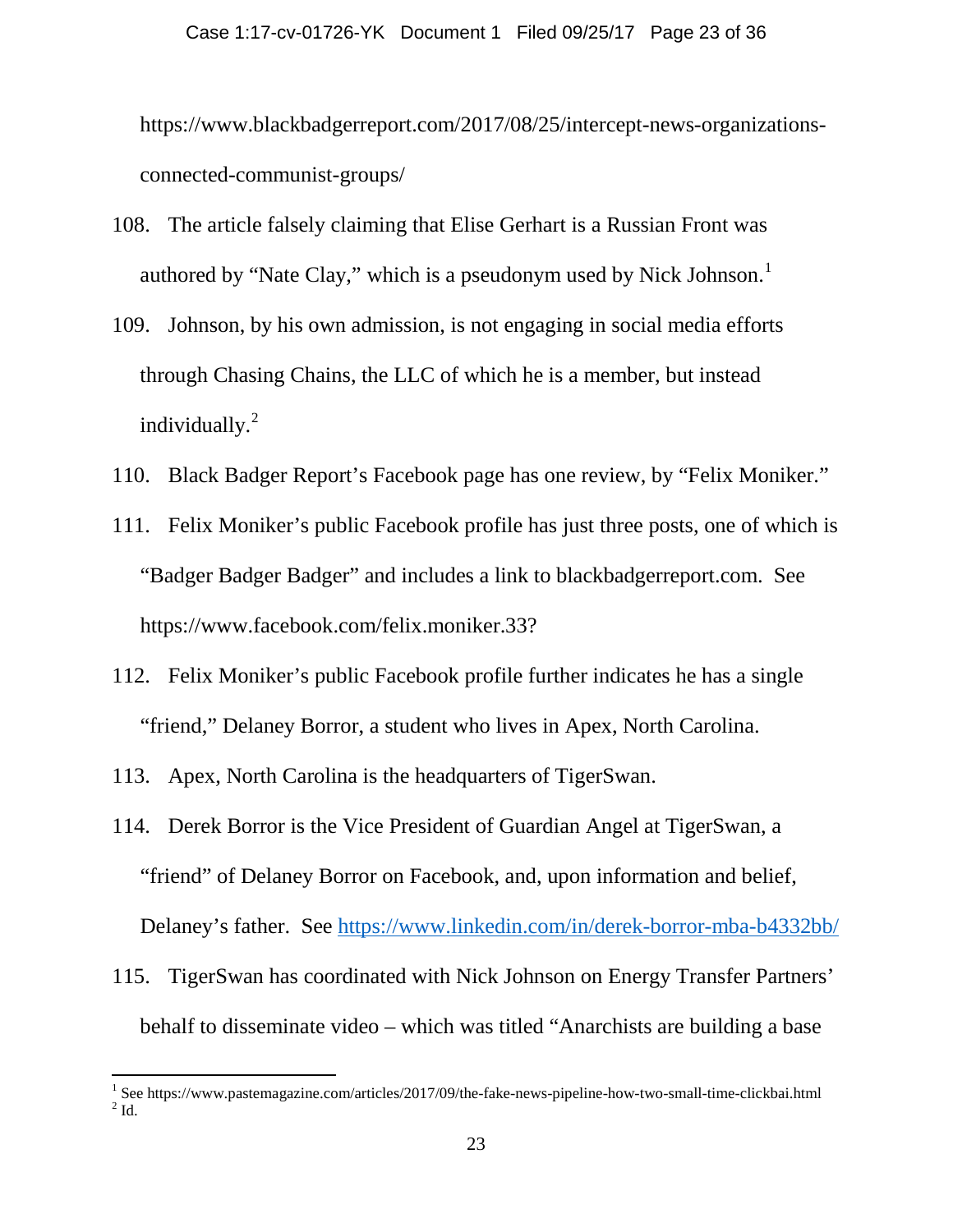in rural PA" and the posting captioned "The anarchist protest cell in

Huntingdon continues to call for others to come to the area" – using an actor

posing as a local community member to discredit the Gerharts.

116. The audio component of the video is comprised of the following statement:

Hey guys its Josh Baker reporting for PA Progress here in Huntington, Pennsylvania. So, we got some new information from the camp down the road and we wanted to catch you up on it. So, people here are becoming more aware of the *growing cult* off 829 south of town. *This family is called the Gerharts*. 3 They are actively *recruiting other anarchists* to the area to join them as we speak. Many of these people are the same ones who caused so much chaos in Standing Rock in North Dakota. Trust us, *we don't want these people in our community*. Just ask people from North Dakota who had to live through this. So far, about *a dozen intimidating supporters* have come to the area to sit in the camp they call "Camp White Pine." The purpose of the camp is to recruit people to the property and begin *planning a direct action against the State of Pennsylvania*. Some of their supporters come from as far away as Iowa where a *leftist anti-government cult admitted to blowing up oil pipelines* last fall. Now, here is some of the *social media coming from their camp*. 4 This group in Huntington has been *posting on social media about overthrowing President Trump; sabotaging pipelines and destroying buildings in large city centers.* The local sheriff knows about this camp, but it's powerless to do anything until they act. A judge has already written an injunction to have them removed from the property if they resist from the police. There is no data as to when the family will be removed. But, meanwhile they are actively asking others to join them and to come here to Huntington. These are the ringleaders.<sup>5</sup> They frequent the Farmers Market in Huntington, the Huntington Carwash and laundromat; Wildflower Café; and Rothrock Outfitters. We are asking people in the area to please stay away from them when you see them, and if you see anything suspicious, call the number below. $6$ 

[Emphasis added]

<sup>&</sup>lt;sup>3</sup> A photo of Ellen is shown, with a caption "AKA the Doorknob Gang"

<sup>&</sup>lt;sup>4</sup> A screenshot of a Facebook post about self-defense tactics is shown. Even if the poster is a Gerhart supporter, the video misrepresents the post as a call to violent action and falsely attributes the post to the Gerharts and all their supporters ("Now, here is some of the social media coming from *their* camp").<br><sup>5</sup> A photo of Elise Gerhart and three others is shown.<br><sup>6</sup> The "number below" is the number of the Huntingdon County Sheriff.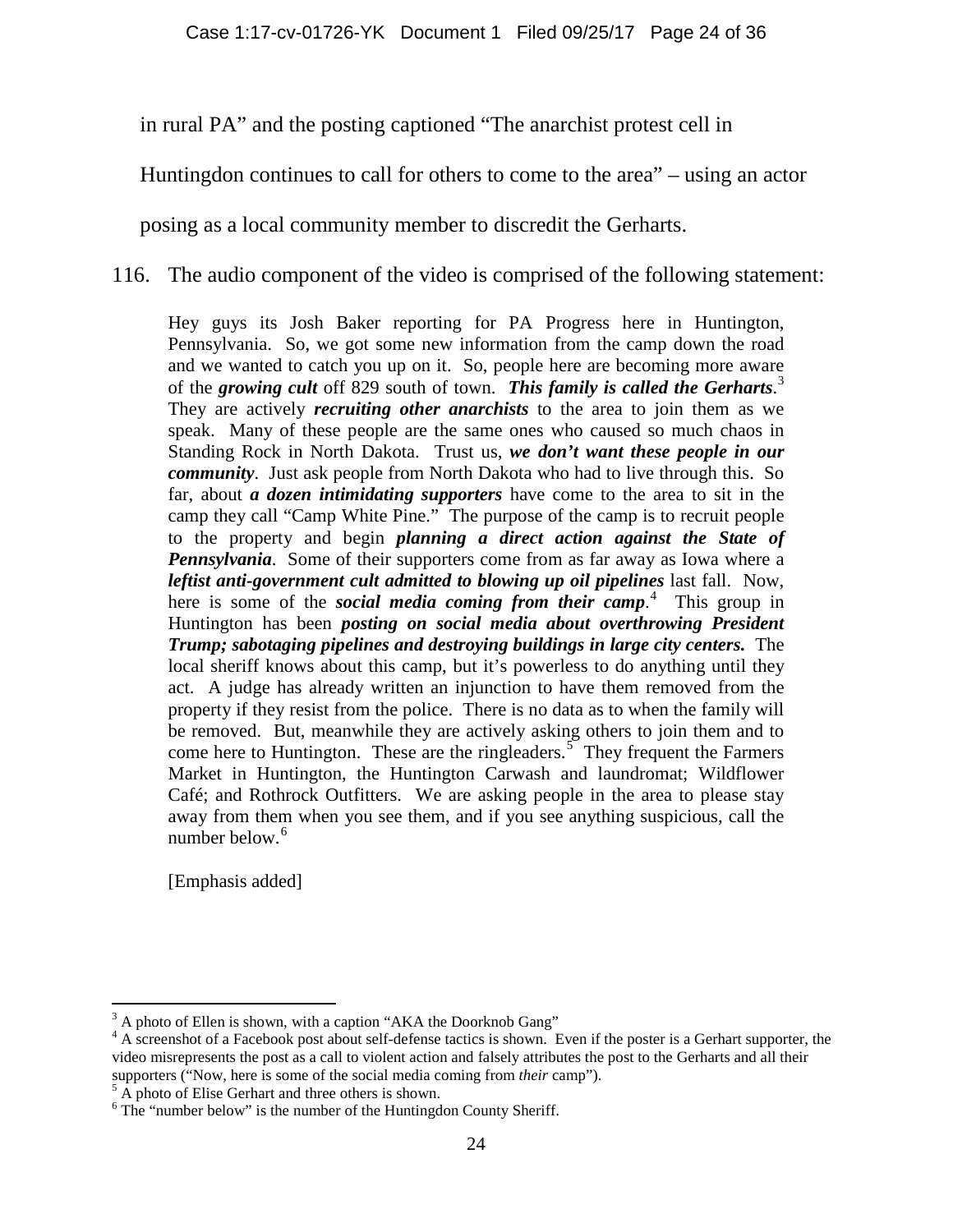- 117. The full video is embedded in the article appearing at this url: https://theintercept.com/2017/08/26/dapl-security-firm-tigerswan-responded-topipeline-vandalism-by-launching-multistate-dragnet/
- 118. Actors such as the one featured in the aforementioned video were recruitedby Nick Johnson personally (using aliases), and the aforementioned video was posted on a Facebook group called PA Progress, which is run by Johnson and/or TigerSwan on behalf of Energy Transfer Partners to further its efforts to harm, silence, and discredit Elise and Ellen Gerhart and their supporters.
- 119. A similar video was posted on the page of a Facebook group called Louisiana First, using the same actor (who identifies himself by a different name), attacking opponents of Energy Transfer Partners' Bayou Bridge Pipeline.
- 120. When an article on paste.com noted the same actor was used in both videos, and further connected the source of the videos to Johnson and TigerSwan (and, by implication, to Energy Transfer Partners), the videos were removed within days from the Johnson/TigerSwan-managed Facebook pages, but paste.com was asked to remove links to the videos in its article when a "copyright" complaint was lodged.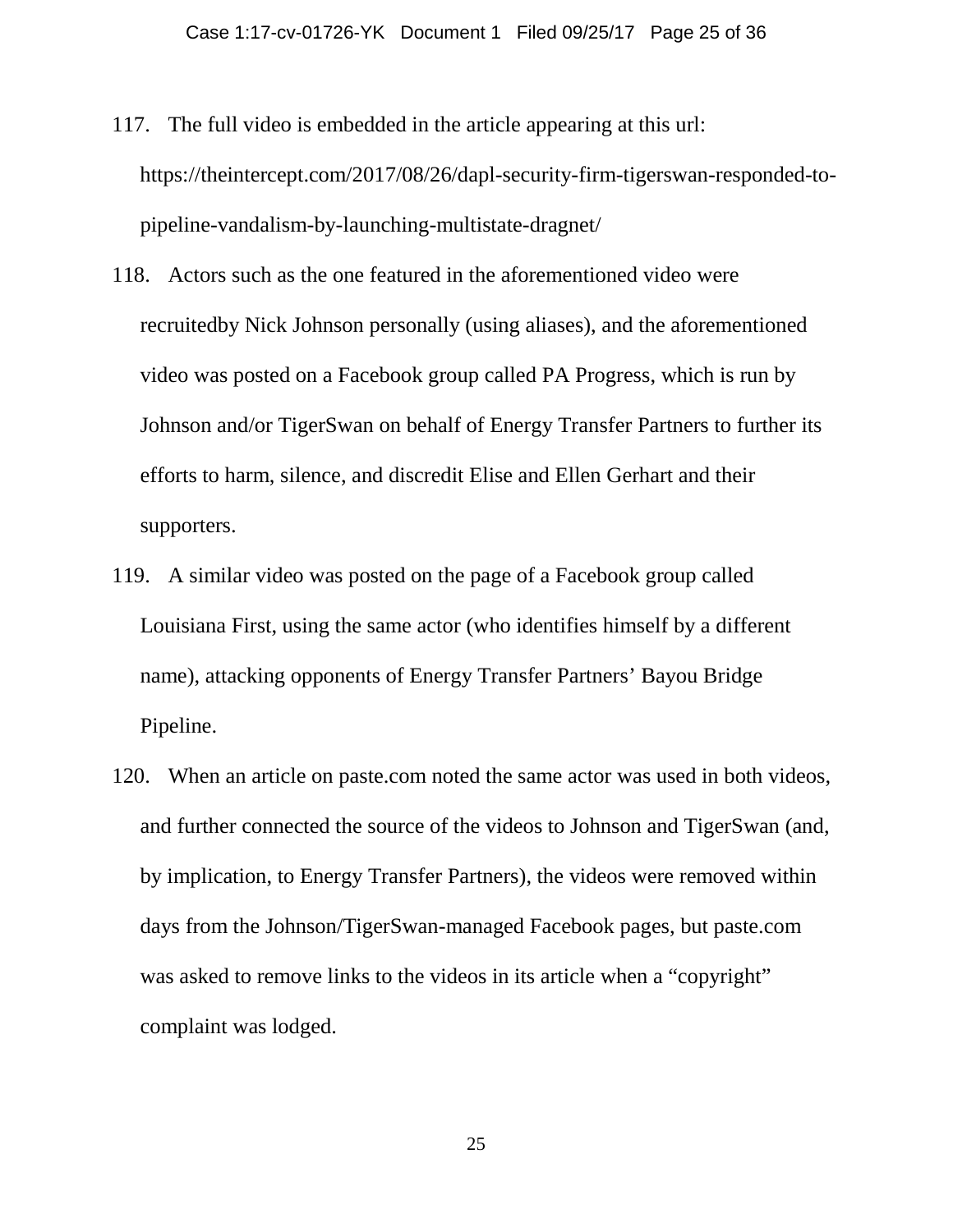- 121. PA Progress posted a link to the blackbadgerreport.com article falsely accusing Elise Gerhart of being a Russian front on its Facebook page.
- 122. Other posts on the PA Progress Facebook group refer to Elise Gerhart as an "anarchist" who is sabotaging pipelines and the environment, that she associates with actual and alleged criminals, selectively publicize the Gerhart address (in a place where threats of violence, including death threats, directed at Elise Gerhart and others on her property were posted), the fact that their home is heated with oil, and assert that "the family knew that there was a utility company easement which crossed the property when they purchased their [property]," which will (inexplicably) cause local taxes to increase (a point repeated in an additional video).
- 123. The latter post included copies of the Gerhart's deed, but did not include the fact that the pipelines were defunct when the property was purchased, that they were underground, and that the portion of the Gerhart property upon which those pipelines were located was sold by the Stephen and Ellen Gerhart in the 1990s, which is information that would be available to the same extent that the original deeds were available, and thus the post was deliberately misleading in order to further the scheme to harm and discredit the Gerharts.
- 124. Each of the foregoing postings on PA Progress, blackbadgerreport.com, and elsewhere are highly offensive, and have not only resulted in reputational harm,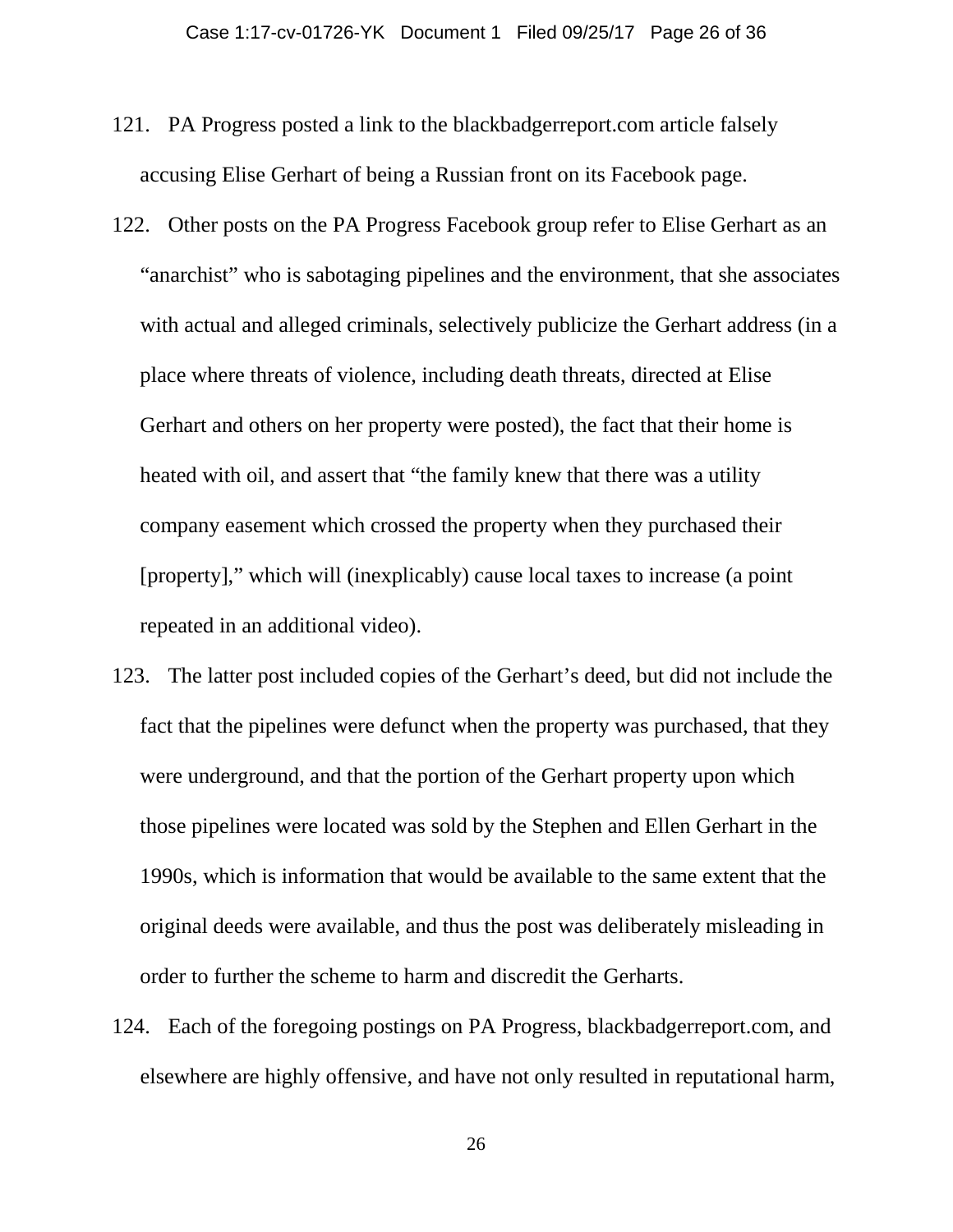but have incited commenters to threaten to injure or kill Elise Gerhart and her supporters, which in turn have caused Elise Gerhart mental anguish and emotional distress.

- 125. Energy Transfer Partners has attacked the Gerharts and the supporters hosted on their property using language similar to the language utilized by TigerSwan, and Nick Johnson, stating in legal documents that "the encampment, if not actually hijacked by anarchists, and radical eco-terrorists, has certainly taken a broad anti-pipeline, anti-fossil fuel, anti-establishment, and anti-authority bent."
- 126. The foregoing acts were undertaken as part of the Energy Transfer Partners/Sunoco defendants' broader effort to "neutralize opposition" to the Mariner East 2 Pipeline, a goal which they have publicly acknowledged,<sup>7</sup> and which is consistent with the deliberately conceived, systematic scheme to quell legitimate protest at pipeline sites and elsewhere, as alleged in Paragraphs 12- 123, *supra*.
- 127. Just as Energy Transfer Partners hired TigerSwan to coordinate efforts to undermine opposition with law enforcement agencies in Standing Rock, Energy Transfer Partners hired TigerSwan for the same purpose – to coordinate efforts with law enforcement to undermine opposition – for the Mariner East 2 Pipeline generally and with respect to the Gerharts in particular.

 $\overline{a}$ 

<sup>7</sup> https://stateimpact npr.org/pennsylvania/2017/07/06/sunocos-pr-firm-aims-to-neutralize-opposition-to-marinereast-pipeline-project/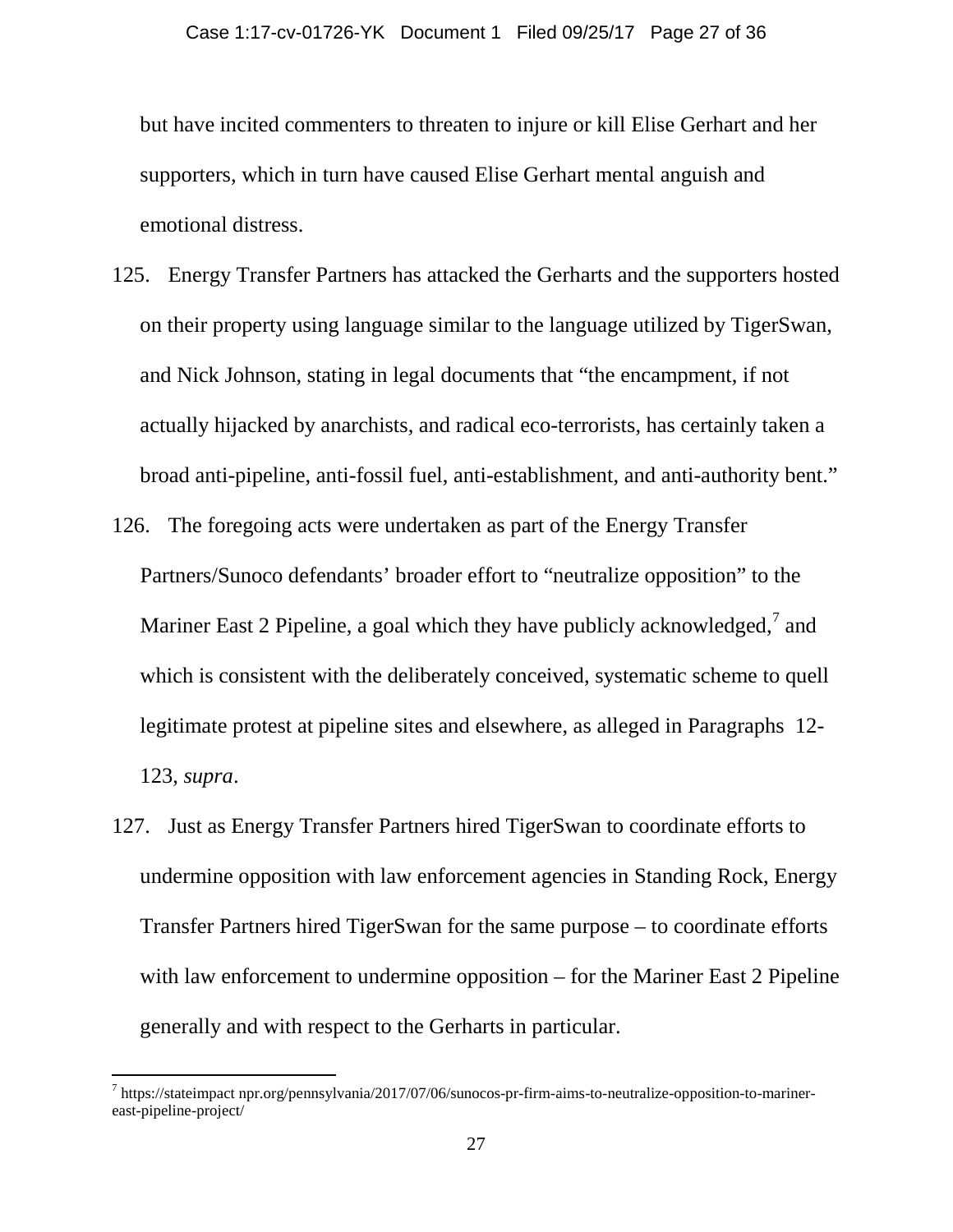- 128. Not only have Energy Transfer Partners and TigerSwan monitored and surveilled plaintiffs, as set forth more fully above, but Energy Transfer Partners sought and obtained, in summer 2017, an order to remove the Gerharts and their supporters from the easement, authorizing the Huntingdon County Sheriff to enforce the order, but have continued to surveille, monitor, and harass plaintiffs rather than attempt to enforce the order.
- 129. Energy Transfer Partners authorized and expected that Johnson and TigerSwan would engage in the conduct alleged hereinabove, all of which was undertaken within the course and scope of Johnson's and TigerSwan's agency on behalf of and/or employment by Energy Transfer Partners.
- 130. As a result of the foregoing, plaintiffs suffered significant damages and harms, including but not limited to:
	- a. Pain and suffering;
	- b. emotional distress;
	- c. deprivation of liberty;
	- d. interference with daily activities;
	- e. interference with the use and enjoyment of property; and
	- f. retention of attorneys at their own expense;

some or all of which are ongoing and/or permanent.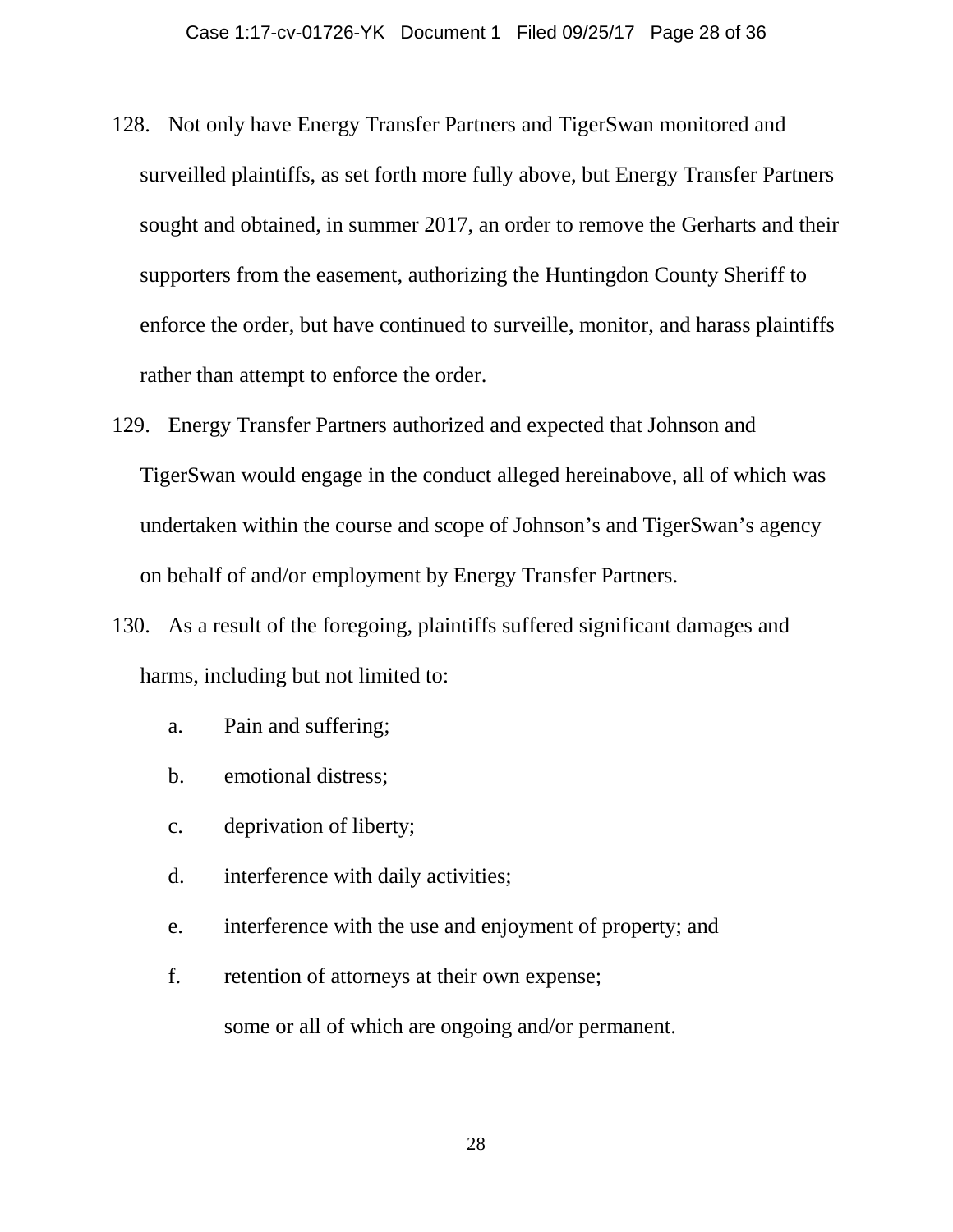- 131. Plaintiffs' damages and harms were caused by the culpable conduct of defendants, alleged in greater detailed hereinbelow.
- 132. The conduct of each defendant was carried out in wanton and outrageous disregard for the Constitution and plaintiff's rights thereunder and under Pennsylvania law, and was motivated solely by their self-interest, completely unrelated to any legitimate purpose, thereby warranting an award of exemplary damages against each.

### **V. CAUSES OF ACTION**

## **COUNT ONE 42 U.S.C. § 1983 (Malicious Prosecution) Alex Lotoro and Ellen Gerhart v. Energy Transfer Partners, Sunoco Logistics, Sunoco Pipeline Alex Lotorto v. Ehgartner, Benson, Walters, and Doe Ellen Gerhart v. Dunsmore**

- 133. Plaintiffs incorporate by reference each of the foregoing paragraphs as though set forth herein in their entirety.
- 134. Plaintiffs Lotorto and Ellen Gerhart suffered the harms and damages alleged hereinabove as a direct and proximate result of defendants' violation of their rights under the  $4<sup>th</sup>$  and  $14<sup>th</sup>$  Amendment to the United States Constitution.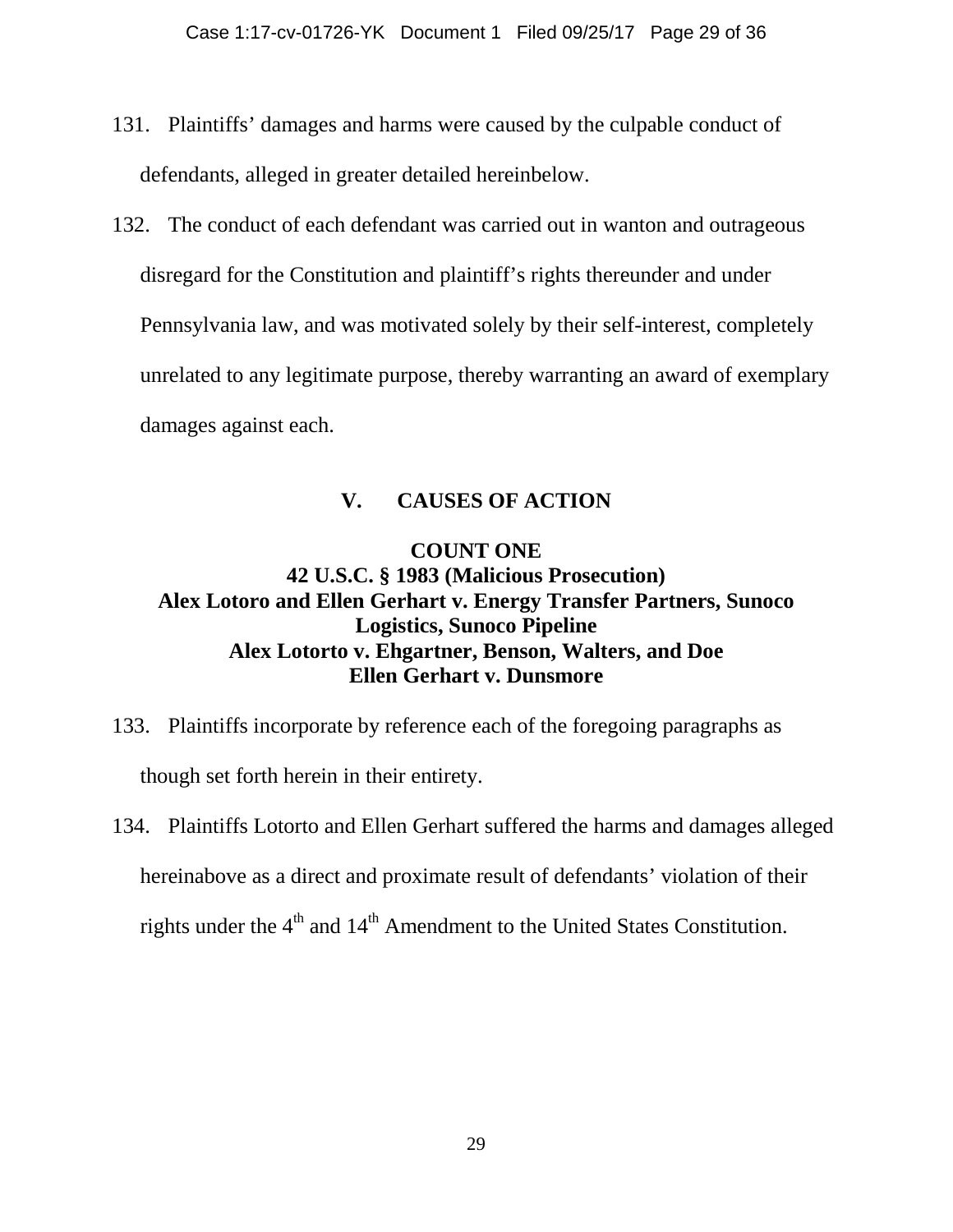## **COUNT TWO 42 U.S.C. § 1983 (False Arrest) Alex Lotorto, Elizabeth Glunt, and Ellen Gerhart v. Energy Transfer Partners, Sunoco Logistics, Sunoco Pipeline Alex Lotorto v. Ehgartner, Benson, Walters, and Doe Elizabeth Glunt v. Poe and Roe Ellen Gerhart v. Dunsmore**

- 135. Plaintiffs incorporate by reference each of the foregoing paragraphs as though set forth herein in their entirety.
- 136. Defendants lacked probable cause to arrest plaintiffs.
- 137. Plaintiffs Lotorto, Glunt, and Ellen Gerhart suffered the harms and damages alleged hereinabove as a direct and proximate result of defendants' violation of their rights under the  $4<sup>th</sup>$  and  $14<sup>th</sup>$  Amendment to the United States Constitution.

## **COUNT THREE 42 U.S.C. § 1983 (Equal Protection) Elise Gerhart v. Dunsmore, Energy Transfer Partners, Sunoco Logistics, Sunoco Pipeline**

- 138. Plaintiffs incorporate by reference each of the foregoing paragraphs as though set forth herein in their entirety.
- 139. The conduct of defendants alleged hereinabove, in targeting, arresting, and charging her in 2016, comprised and/or was carried out pursuant to a plan and policy targeting Elise for discriminatory treatment intended to cause her harm.
- 140. Defendants' intentional conduct under the color of state law was arbitrary and malicious, served no legitimate governmental purpose, was improperly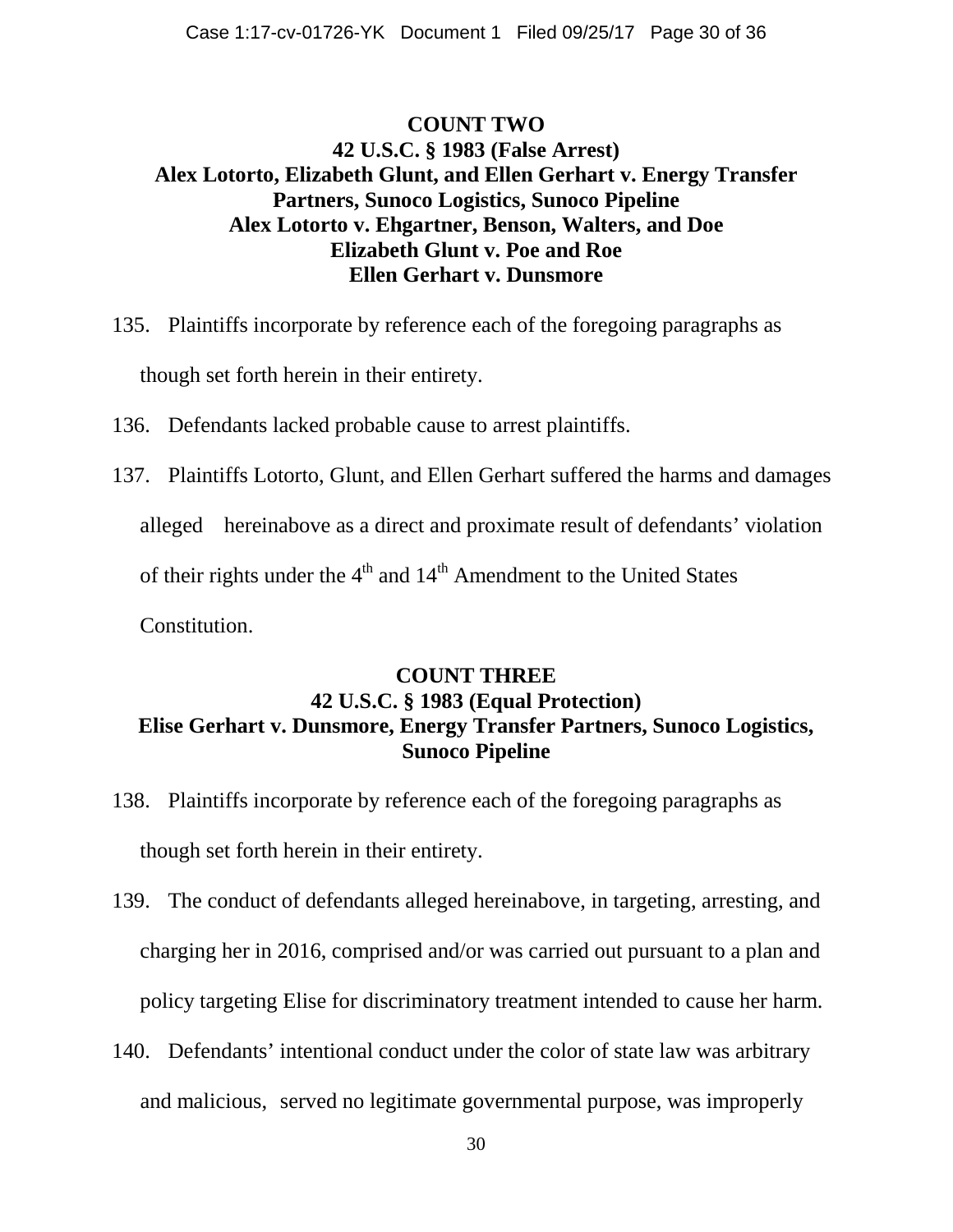motivated, was unreasonable, thereby violating plaintiffs' right to equal protection, guaranteed by the Fourteenth Amendment to the Constitution of the United States.

- 141. Elise Gerhart was the only tree-sitter arrested or charged in 2016 out of several who were at various times on the Gerhart property and/or the easement.
- 142. Elise Gerhart was targeted because of her family relationship to the property owners and for purposes of chilling her opposition to the pipeline and sending a message to other would-be tree-sitters when defendants returned the next spring to resume cutting trees.
- 143. Elise Gerhart suffered the harms and damages alleged hereinabove as a direct and proximate result of defendants' violation of their rights under the  $14<sup>th</sup>$ Amendment to the United States Constitution.

### **COUNT FOUR**

**42 U.S.C. § 1983 (First Amendment) All Plaintiffs v. Energy Transfer Partners, Sunoco Logistics, Sunoco Pipeline Ellen and Elise Gerhart v. Dunsmore Lotoro v. Ehgartner, Benson, Walters, and Doe Glunt v. Poe and Roe**

- 144. Plaintiffs incorporate by reference each of the foregoing paragraphs as though set forth herein in their entirety.
- 145. Plaintiffs have an absolute right under the First and Fourteenth Amendments to the Constitution to express their opposition to the development and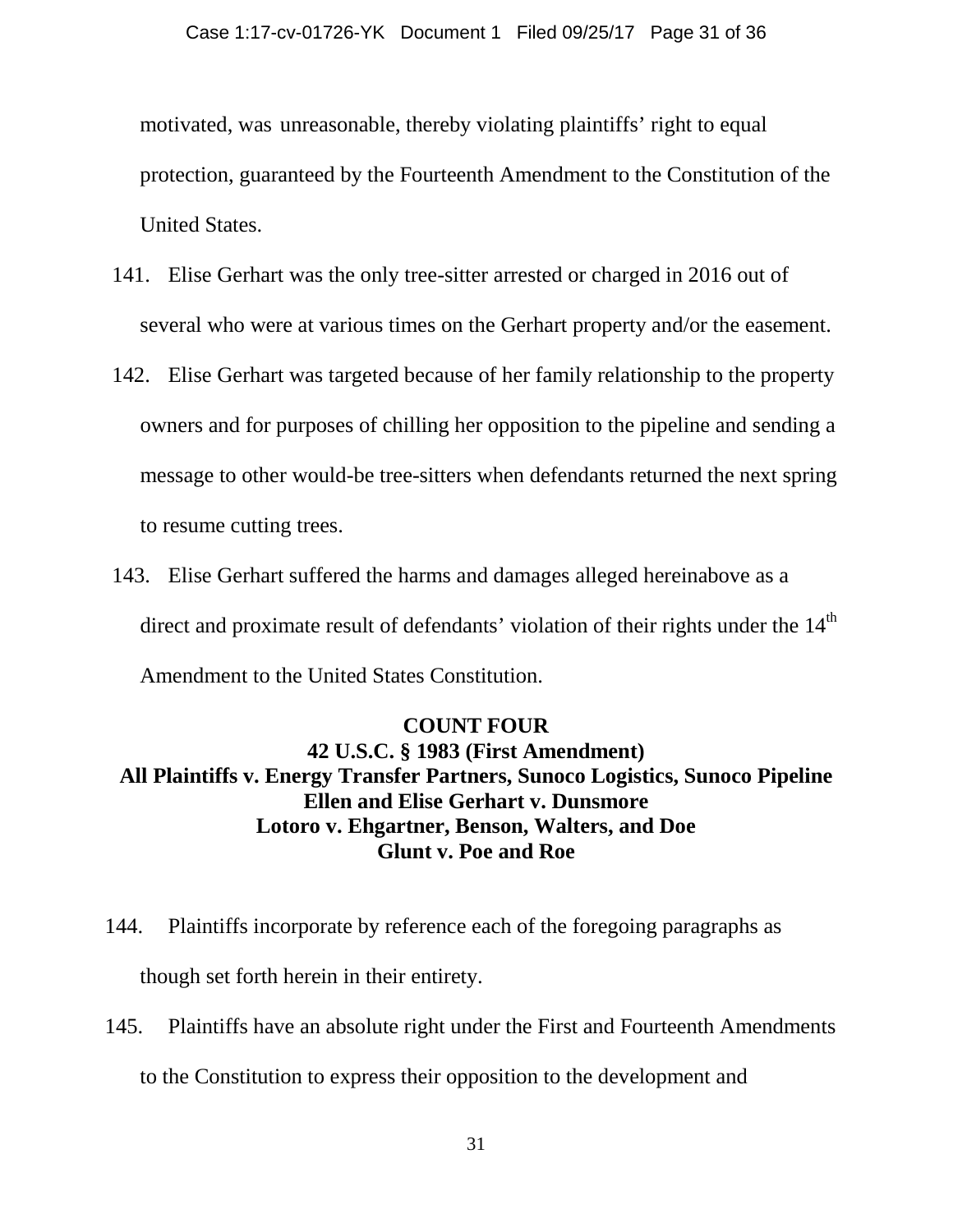construction of fossil fuel pipelines, including the manner and impacts of development and construction.

- 146. Each plaintiff made known to defendants his or her opposition to the development and construction of the Mariner East 2 Pipeline.
- 147. Defendants then undertook the actions set forth more fully hereinabove in order to chill plaintiffs' First Amendment right to express their opposition.
- 148. As a result, plaintiffs suffered the harms and damages alleged hereinabove as a direct and proximate result of defendants' violation of their rights under the  $14<sup>th</sup>$  Amendment to the United States Constitution.

### **COUNT FIVE Abuse of Civil Process (Pennsylvania Law) Ellen Gerhart v. Energy Transfer Partners, Sunoco Logistics, Sunoco Pipeline**

- 149. Plaintiffs incorporate by reference each of the foregoing paragraphs as though set forth herein in their entirety.
- 150. Defendants did not have a right of possession, and therefore did not have a right of exclusion, on the easement referenced by the Order in March or April 2016.
- 151. Nor did defendants have permits for the construction of the Mariner East 2 pipeline at that time.
- 152. Defendants nevertheless sought to and did utilize the Order, enjoining the Gerharts and any of their cohorts, including Alex Lotorto and Elizabeth Glunt,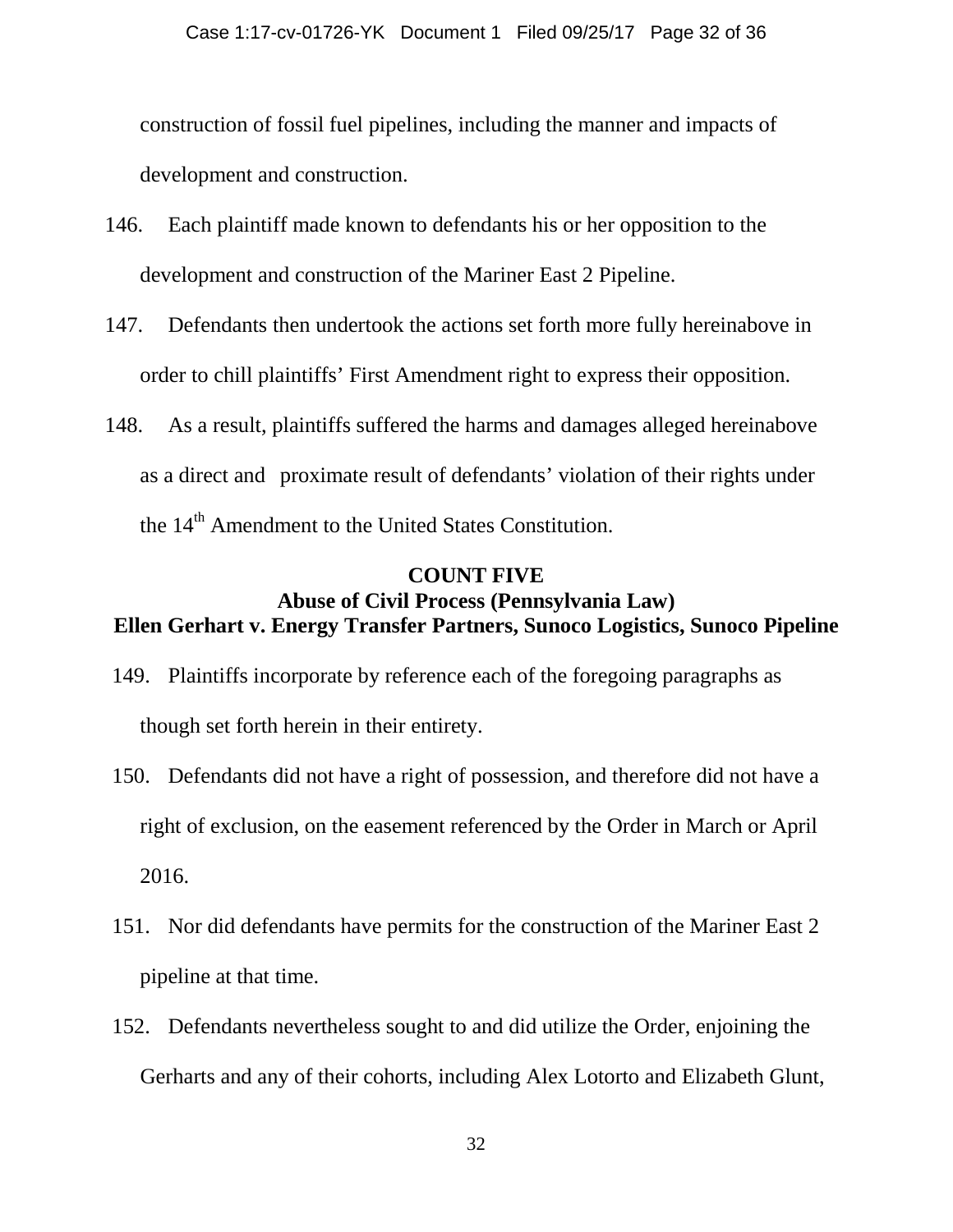for the illegitimate purpose of silencing and intimidating opposition to the

construction and development of the Mariner East 2 pipeline.

153. As a result, plaintiffs suffered the damages set forth hereinabove.

### **COUNT SIX**

### **Nuisance (Pennsylvania Law) Ellen and Elise Gerhart v. Energy Transfer Partners, Sunoco Logistics, Sunoco Pipeline, and TigerSwan**

- 154. Plaintiffs incorporate by reference each of the foregoing paragraphs as though set forth herein in their entirety.
- 155. Elise Gerhart, who lives on the Gerhart property, is a legal occupant of that property.
- 156. Defendant's conduct as alleged more fully hereinabove, including but not limited to the entry onto the property and cutting of trees in April 2016, use of aerial surveillance (and attendant sound), unreasonable and obnoxious shining of light onto the property and home, and use of manual surveillance, interfered and continues to interfere with plaintiffs' use of their property.
- 157. The foregoing conduct was undertaken in a manner which interfered with plaintiffs' use and enjoyment of the property, and was unreasonable.
- 158. As a result of the foregoing nuisance, plaintiffs suffered the harms and damages set forth above.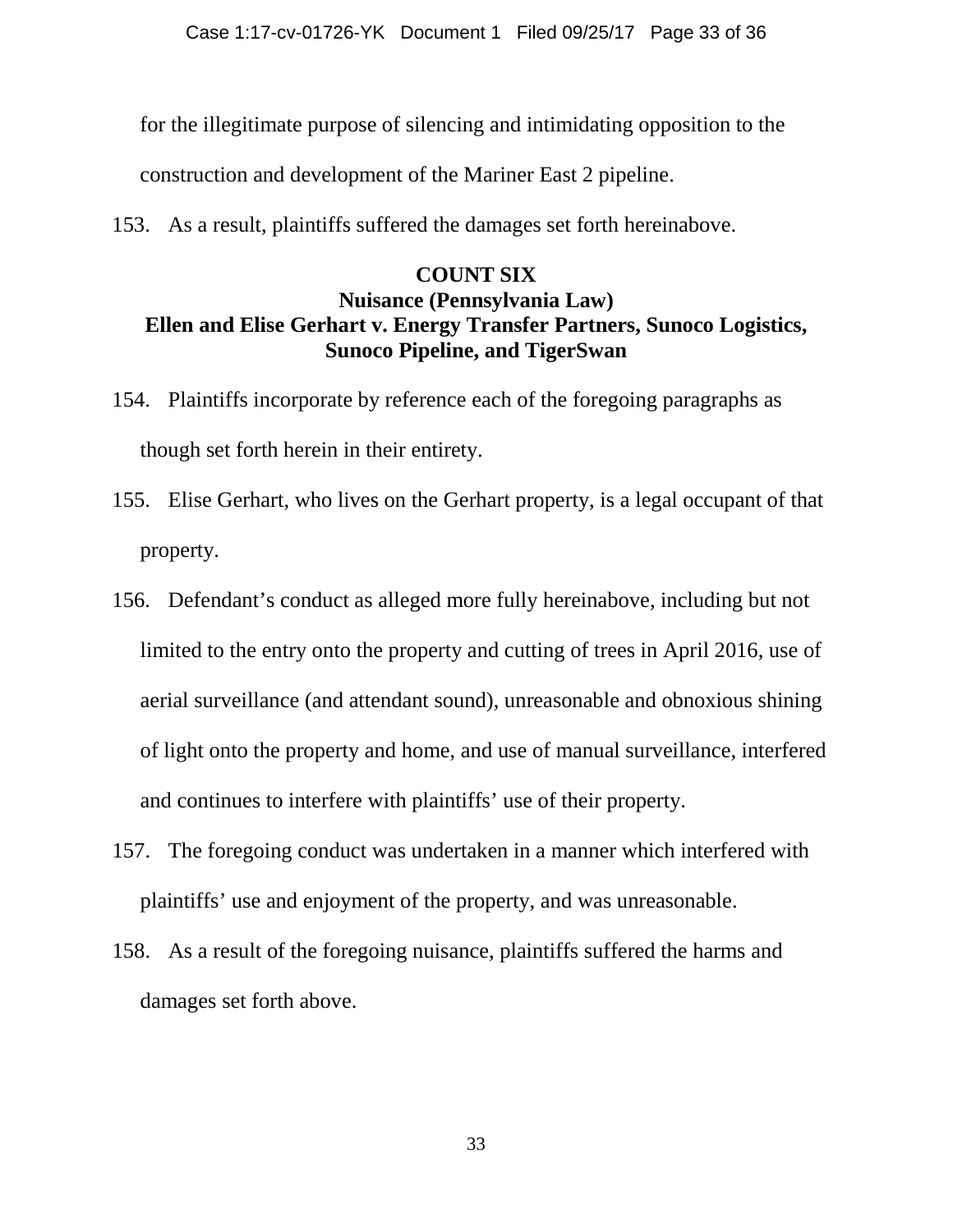## **COUNT SEVEN Invasion of Privacy (Pennsylvania Law) Ellen and Elise Gerhart v. Energy Transfer Partners, Sunoco Logistics, Sunoco Pipeline, TigerSwan, and Nick Johnson**

- 159. Plaintiffs incorporate by reference each of the foregoing paragraphs as though set forth herein in their entirety.
- 160. Defendants conduct, as alleged more fully hereinabove in paragraphs 90-

123, was undertaken in a manner highly offensive to a reasonable person,

constituting an intentional intrusion upon the solitude or seclusion of plaintiffs

and their private affairs or concerns, publication of private facts, and the

publicity of plaintiffs in a false light.

161. As a result of the foregoing invasion of privacy, plaintiffs suffered the harms and damages set forth above.

## **COUNT EIGHT Trespass (Pennsylvania Law) Ellen and Elise Gerhart v. Energy Transfer Partners, Sunoco Logistics, Sunoco Pipeline, and TigerSwan**

- 162. Plaintiffs incorporate by reference each of the foregoing paragraphs as though set forth herein in their entirety.
- 163. As set forth more fully above, defendant Energy Transfer Partners, then acting through Sunoco Logistics and Sunoco Pipeline, unlawfully and intentionally entered upon plaintiffs' land in April 2016 to engage in treecutting, which they had no legal right to undertake.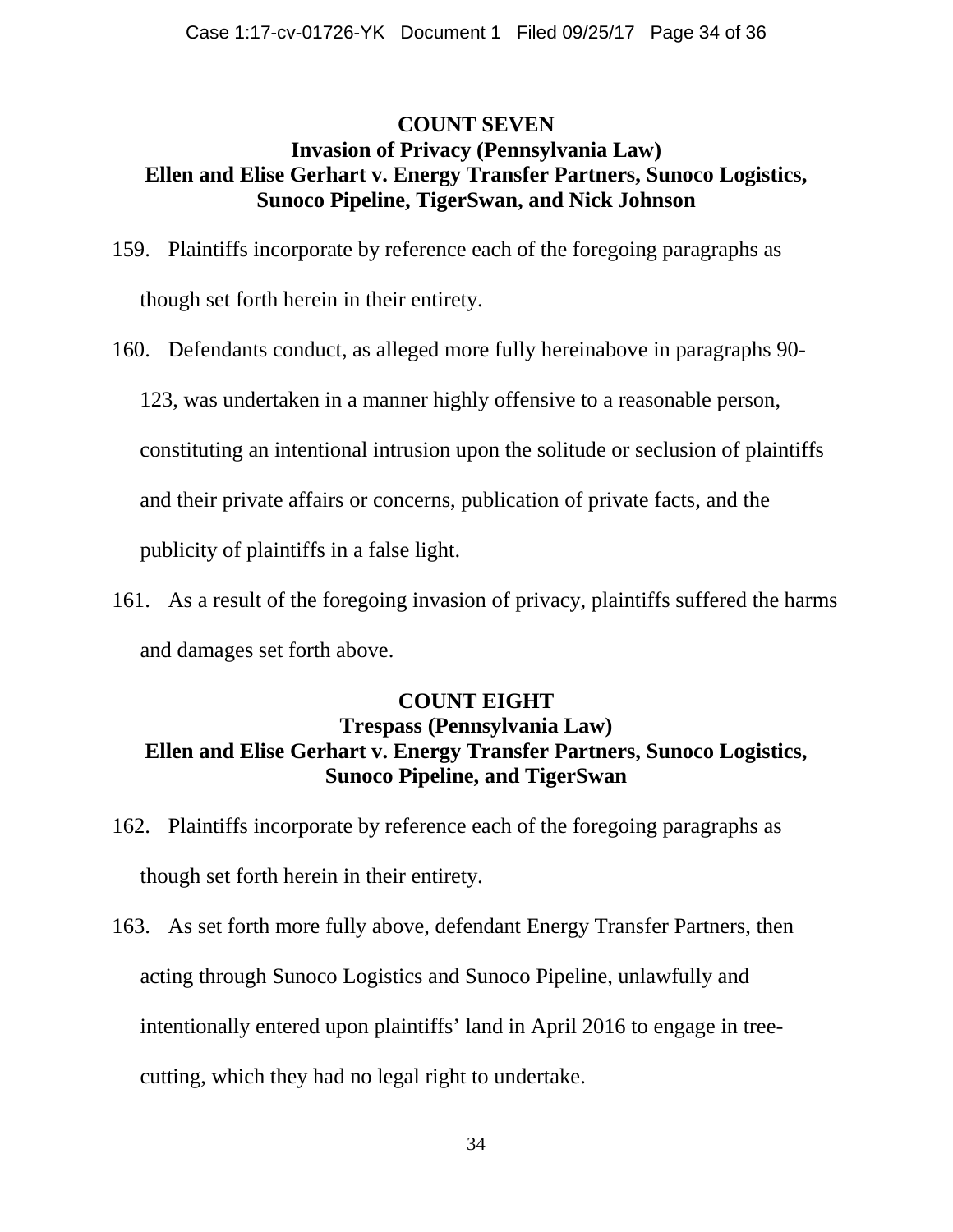- 164. As set forth more fully above, defendants again unlawfully entered plaintiffs land without privilege, permission, or justification, intentionally and for the purpose of conducting surveillance.
- 165. As a result of the foregoing trespass, plaintiffs suffered the harms and damages set forth above.

### **VI. JURY DEMAND**

166. Plaintiff demands a jury determination of all issues so triable

### **VII. PRAYER FOR RELIEF**

WHEREFORE, plaintiff prays the Court for judgment in his favor, against all defendants, individually, jointly and severally, and asks for the following relief:

- a) declaratory relief;
- b) compensatory and general damages;
- c) punitive damages;
- d) an order abating the nuisance and invasions of privacy;
- e) attorney's fees and costs pursuant to 42 U.S.C. § 1988;
- f) such interest and other costs as are allowed by law;
- g) such other relief as the Court deems just and equitable.